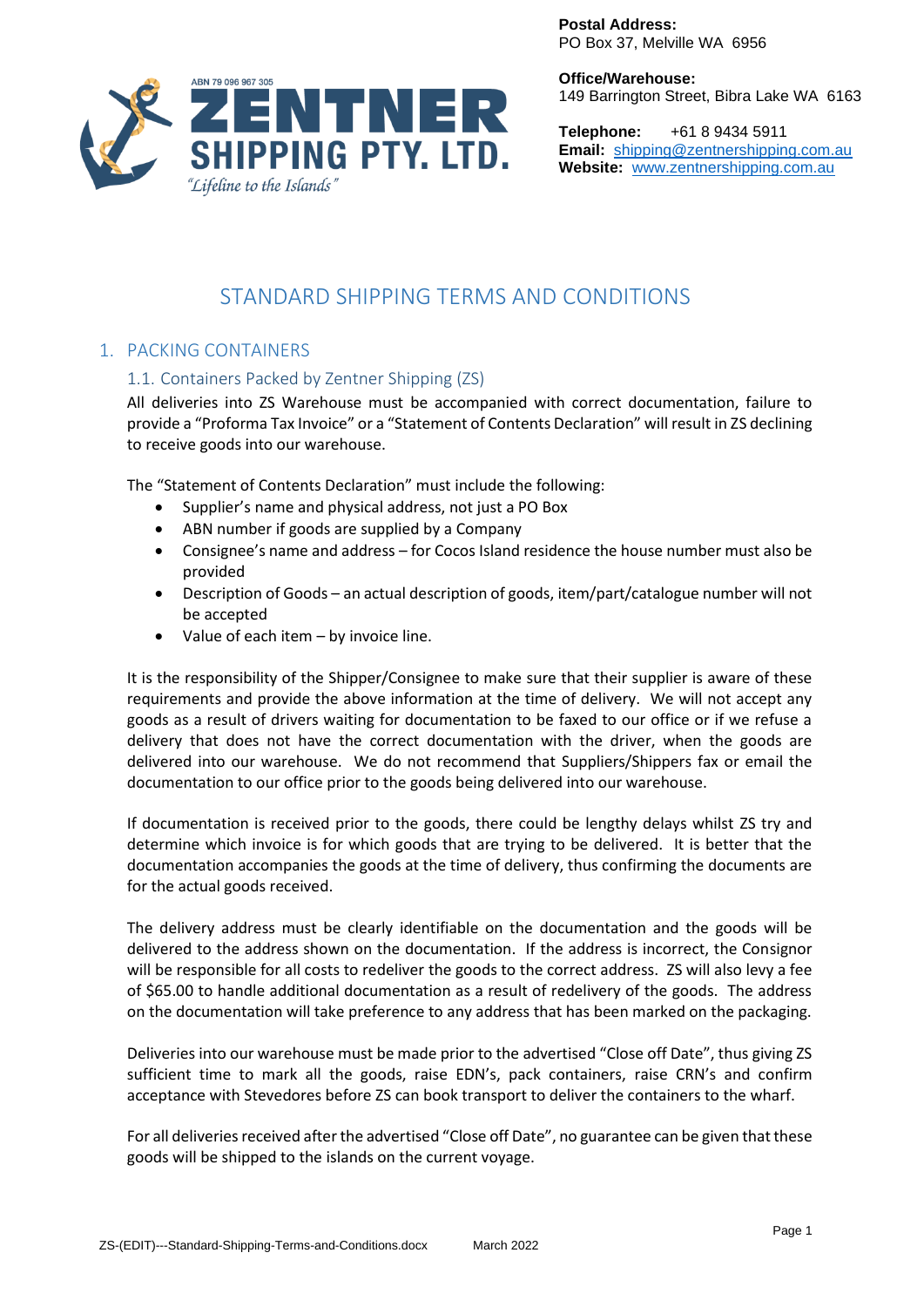All goods delivered into ZS warehouse must be marked/labelled showing consignee's details and which Island the goods are to be shipped to. The marking/labelling should be on every item, must be clearly legible and must correlate with the details provided on the documentation received at time of the delivery.

Failure to provide the above may result in ZS declining to receive the goods into ZS warehouse. However, if the goods are received into ZS warehouse we will not be held responsible for any costs that could be incurred if the goods are shipped to the wrong island/address due to discrepancies between marking/labelling of goods and details on the documentation received.

ZS will not accept any costs including storage costs incurred as a result of:

- Declining to receive goods in ZS warehouse due to insufficient paperwork
- Received goods "missing" current voyage due to receival after the "Close off Date", such costs will be to the Consignee's account.

All goods shipped to Cocos (Keeling) Island and Christmas Island must be packed for sea freight as per ZS "Freight Preparation and Packaging Guide". ZS will not accept or payout any claims for goods damaged during shipping to the islands. Any damages during shipping caused to goods as a result of improper wrapping and/or packaging will be the responsibility of the Consignee. ZS reserves the right to refuse to accept any goods that are not wrapped and/or packed correctly for shipment, however, our acceptance does not imply that the goods are properly packed, nor does it imply that ZS will be responsible for any damages that could occur during shipment. Consignees must take out separate insurance to cover for loss or damage of their goods during shipping to the islands.

All general goods delivered on pallets must be supplied on plain standard size pallets (1160 x 1160). ZS does not exchange CHEP or LOSCAM pallets. Refrigerated cargo must be on 1100 x 1100 pallets and cargo must be within the pallet border.

Where goods have been delivered into ZS warehouse stretch wrapped on pallets, the pallet will be packed into the container, as is, still stretched wrapped. ZS will not break down stretched wrapped pallets. ZS will endeavour to load another pallet above these stretched wrapped pallets, but only if the bottom pallet is clearly marked that it can be "double stacked". If not marked, or in ZS opinion, unsafe to double stack, the pallet will be shipped without another pallet "double stacked" on top of it.

ZS will only hand stack items above pallets if they have been received into ZS warehouse as loose items that are not stretch wrapped to a pallet. ZS will not "break down" pallets in order to provide "loose items", so that they can be hand stacked above pallets. If insufficient loose items have been received, then pallets will be shipped without having anything stacked on top of them.

Goods will only be accepted into ZS warehouse between advertised opening and closing times.

The Consignee will be charged for any lashing equipment purchased and used by ZS to secure their cargo. This not only applies to chains/binders and ratchet straps, but any special lashing equipment used to secure loads on bolsters, open top containers, flat racks, GP's, hi-cubes etc.

# 1.2. Containers Packed by Others

Where containers are packed by others, the Consignee must provide the following information to ZS:

- Name/address of person/company who is responsible for payment of sea freight for shipping container(s) to the islands
- "Statement of Contents Declaration" as described in Item 1.1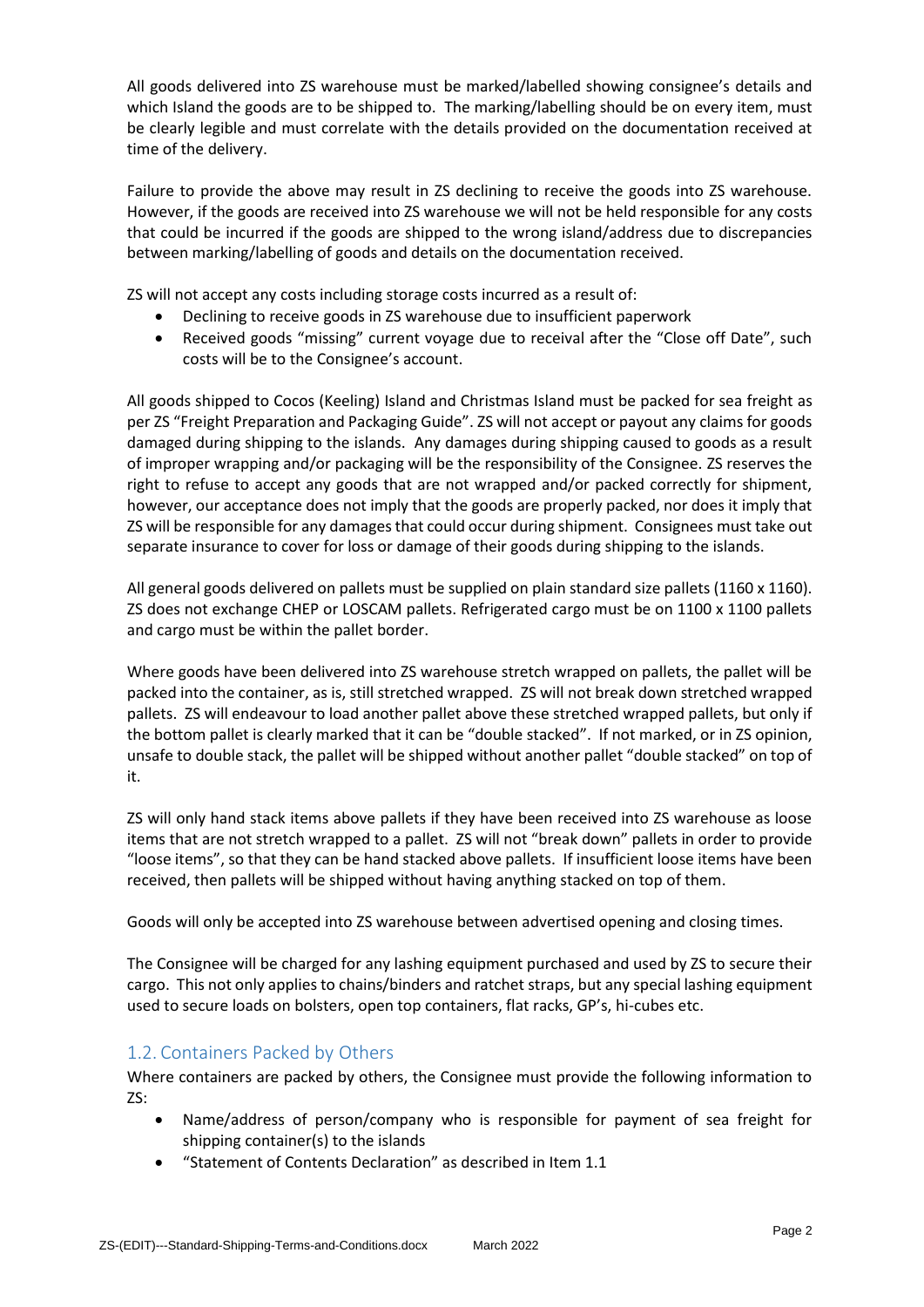- Copy of Forwarding Instructions to enable the container to be cleared by Customs and delivered to the Wharf
- Container Weight Declaration, AMSA Compliant
- MO41 Dangerous Goods form, if applicable

Containers packed by others will only be shipped as Full Container Loads (FCL). Empty containers will only be available to Consignee for packing 5 days prior to the ship's arrival in load port.

### 1.3. Container Weights

Gross Weight of Containers cannot exceed:

- 24 tonnes for Containers shipped to Christmas Island
- 18 tonnes for Containers shipped to Home Island at Cocos (Keeling) Island
- 18 tonnes for Containers shipped to West Island at Cocos (Keeling) Island

#### 1.4. Bond Store

All goods delivered into ZS Bond store will be charged the following fees:

Prescribed Warehouse Goods (PWG) fee will be charged for all PWG deliveries made into ZS Bond store. The PWG fee is \$275.00 per delivery and will be invoiced with shipping and documentation costs.

Bond Store (BS) fee will be charged to all under bond deliveries made into ZS Bond store. The BS fee is \$450.00 per consignment and will be invoiced with shipping and documentation costs.

Bond Store Storage (BSS) fee will be charged for all deliveries made into ZS Bond store. This includes PWG and BS deliveries. Storage will commence upon receipt of goods into ZS Bond Store and will cease once goods have been packed into the container and the container has been delivered to the wharf, for shipment to the islands. BSS fee will be as per storage charges listed in the table in Clause 7.2.1 of these shipping Standard Terms and Conditions.

# 2. CONTAINER MANAGEMENT

#### 2.1. Unpack and Return

All empty FCL containers shipped back to Fremantle must be off-hired within 10 calendar days after ship's arrival into Fremantle.

For FCL containers discharged at Cocos (Keeling) Island, the Consignee is solely responsible to ensure that all containers consigned to them are unpacked and available for back loading within 10 calendar days of ship's arrival at Cocos (Keeling) Island.

For FCL containers discharged at Christmas Island, the Consignee is solely responsible to ensure that all containers consigned to them are unpacked and delivered into our nominated depot within 10 calendar days of ship's arrival at Christmas Island.

Once the container has been unpacked the Consignee must email our agent at [acker@pulau.cx](mailto:acker@pulau.cx) with a copy to [shipping@zentnershipping.com.au](mailto:shipping@zentnershipping.com.au) advising that the container is ready for collection and detailing the container number and location.

Until an email has been received at [shipping@zentnershipping.com.au](mailto:shipping@zentnershipping.com.au) the container will be deemed to be still on hire.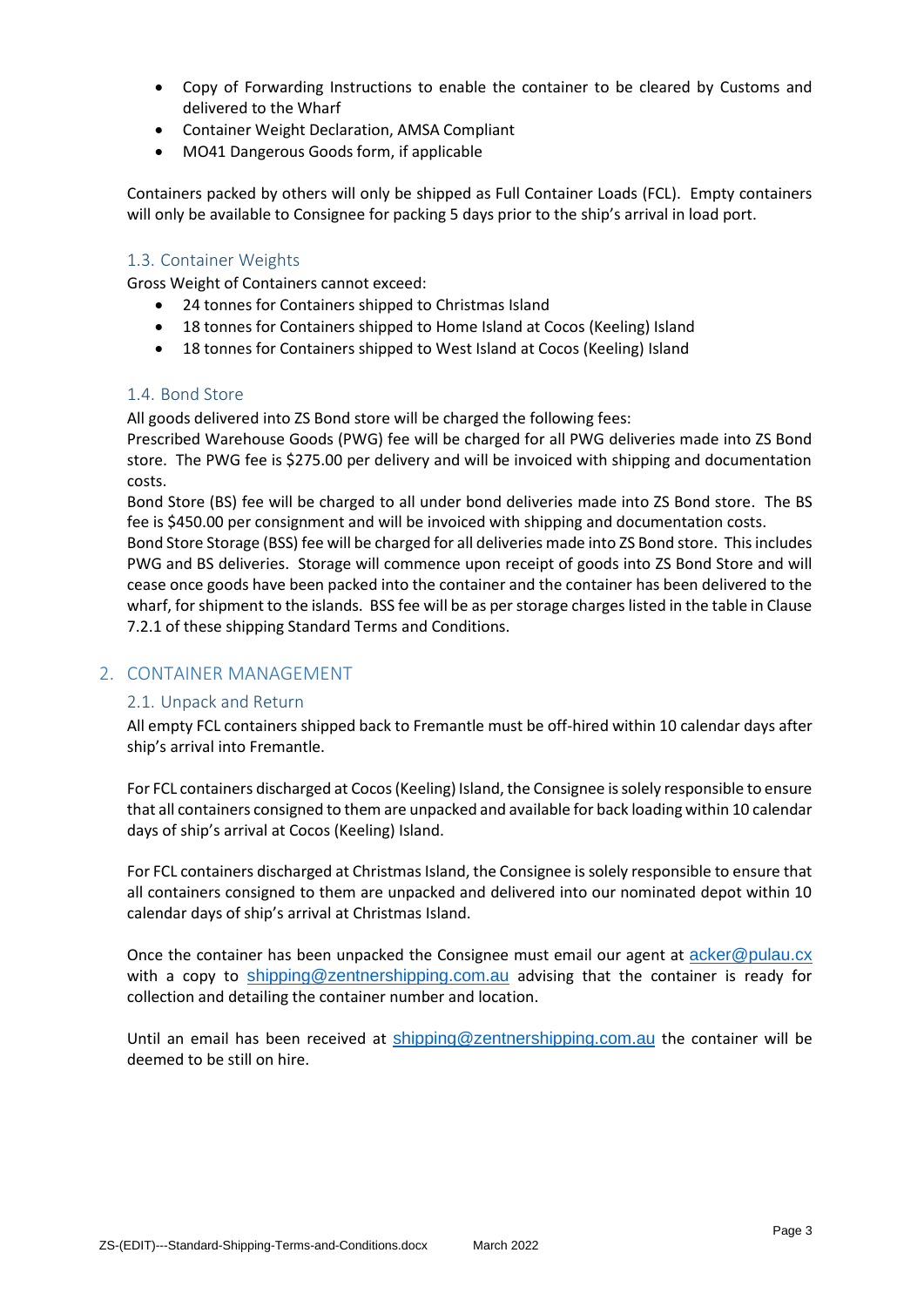From day 11 onwards, the container hire charges will be levied as per the table below:

| <b>DETENTION CHARGES</b>       |                       |
|--------------------------------|-----------------------|
| <b>Container Type</b>          | Daily Charge (AU\$)   |
| 20ft GP                        | \$40.00               |
| 20ft Open Top or Hi Cube       | \$55.00               |
| 20ft Reefer                    | \$95.00               |
| 20ft Combi Reefer              | \$110.00              |
| 20ft Bolster or 20ft Flat Rack | \$60.00               |
| All other containers           | Rates will be advised |

Hire rate for 40ft containers will be double the rate for the equivalent 20ft container (see table rate above).

The Cut-off Date for off hiring empty containers on island is 10 days prior to the ship's next arrival on the island. For all containers off hired after the Cut-off date detention charges will continue to apply and accrue on a daily basis until the container has been back loaded onto the following voyage.

If the Consignee requests empty containers to be delivered to the wharf earlier than the above, the Consignee will be responsible for the payment of any wharf storage costs at the rate of \$125.00 per day.

# 2.2. Container Cleaning

It is solely the responsibility of the Consignee to make sure that all containers are cleaned, both internally and externally to Department of Agriculture Biosecurity requirements before containers are picked up for back loading.

Once a container has been unpacked, the Consignee must ensure that the container has been swept out prior to back loading. A \$35.00 per container fee will be invoiced to all consignees if we have to sweep out containers upon return to Fremantle.

Consignee's must ensure that any fixings (e.g., Nails, screws etc.), dunnage or lashings used to secure goods inside a container are removed prior to return of the empty container for back loading.

The Consignee must also remove any stickers or signage which have been placed on any containers. If ZS have to remove stickers or signage, remove fastenings from the floors or remove dunnage and lashings from the empty containers then the Consignee will be charged a fee of \$125.00 per container to carry out the above additional works.

All containers shipped to the islands will be inspected by Biosecurity upon return to Fremantle. If any container is directed for washing or fumigation, then all associated costs will be invoiced to the shipper who last shipped the container to the island.

Costs to be invoiced to the shipper will include:

- Transport of the container to the wash or fumigation facility
- Washing or fumigation and re-inspection of the container
- A Facility Fee of \$135.00 per container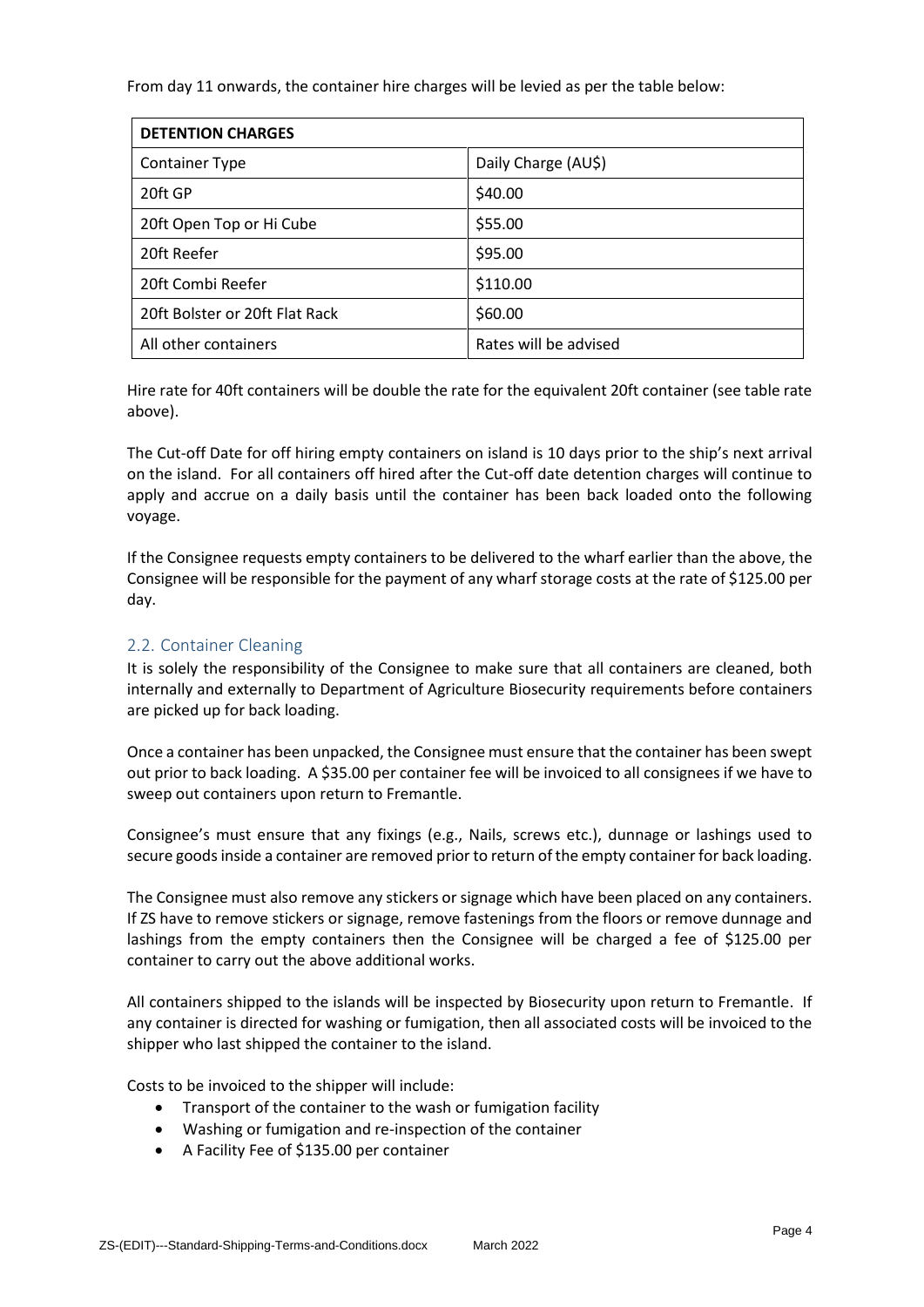In addition to the above, the shipper will be invoiced Container Detention (as per Detention Charges in Clause 2.1 of these Terms and Conditions) for the additional time to wash or fumigate the container.

Detention time will be from when the container is collected from Fremantle Wharf to when the container is returned to ZS nominated depot.

### 2.3. Container Repairs

All empty containers released to the Consignee will be surveyed to ensure they are acceptable for use as shipping containers.

The Consignee will be responsible for any damage to the containers from the time released for shipping to time back loaded from the Islands and returned into ZS depot.

Where containers have been damaged, the Consignee will be responsible to pay for all costs associated with repairing the container. The container will be deemed to be on hire until the container has been repaired and ready for shipping of goods.

Open Top containers must be de hired with the tarp, bows and tie-wire fully assembled. Any costs for replacing or making repairs to the tarp, bows or tie-wire will also be forwarded to the Consignee.

If the tarp has not been installed the Consignee will be charged \$325.00 for reinstallation of the tarp, bows and tie-wire to the container, the container will be deemed to be on hire until the tarp, bows and tie-wire have been installed.

#### 2.4. Lashings

All costs to procure lashing equipment used to secure loads onto Flat Racks/Bolsters or inside GP's/Open Top/Hi Cube containers will be invoiced to the Consignee and will be an additional cost to the shipping rate quoted.

After use, all lashing equipment will become the property of ZS and handed over to the island agent for use/return to the mainland.

#### 2.5. Container Hire

Containers shipped to the islands are primarily used to transport goods to/from the islands. With permission from ZS, containers may be hired on island for storage, once a "Container Hire Agreement" form has been completed and signed.

The above form is available from our island agent and must be accepted prior to taking delivery of the containers. No containers can be used without our permission.

All costs associated with the delivery of the container and returned to our nominated depot on the island will be the hirer's account.

Hire rates and conditions are as detailed in Clauses 2.1, 2.2 and 2.3 above. Containers are still deemed to be "on hire" until the containers have been back loaded onto our ship.

ZS will not be responsible for any costs whatsoever if goods are lost or damaged due to breakdown/failure of any reefers that are on hire. It is the hirer's responsibility to perform regular maintenance on reefers whilst on hire and carry out all/any repairs so that the reefers are in proper working condition. Once reefers have been returned, any costs incurred to repair the reefers and bring them back up to shipping standard will be to the hirer's account.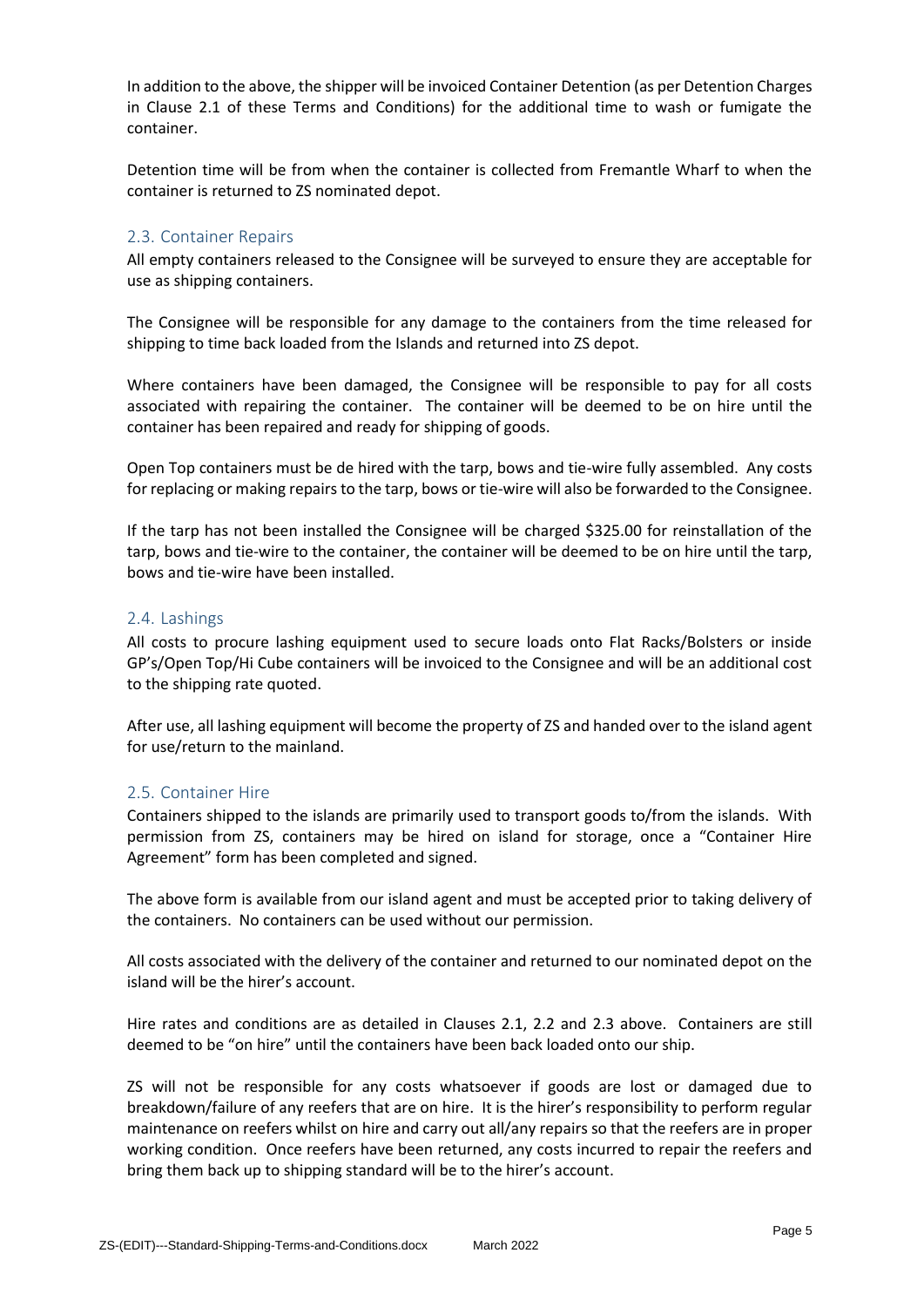If containers are hired and intend to be shipped back as loaded containers, the hire period will terminate once the containers have been loaded onto the ship.

ZS will submit a complaint to the Australian Federal Police (AFP) and pursue prosecution on anyone found to be using ZS containers without our permission in writing. ZS will also seek compensation on the above by invoicing for the hire on the container at rates and conditions as detailed in Clause 2.1, 2.2 and 2.3. As well as normal hire rates, an additional surcharge of \$10.00 per container per day will also be invoiced where containers have been used without ZS permission.

# 3. SAILING DATES

Sailing dates shown in the "Sailing Schedule" are correct at time of publication.

Whilst any changes to the Sailing Schedule are regretted, ZS will not be held responsible for any costs that changes to the Sailing Schedule may cause.

ZS will endeavour to ship the goods on the first available voyage, however, ZS will not be liable for any costs, charges, expenses, loss or damage that the shipper may suffer or incur by reason of the goods being unable to be loaded onto the vessel due to lack of space on the vessel, adverse sea or weather conditions, or any other cause beyond ZS control or for which ZS are directly and solely responsible.

# 4. SHIPPING RATES

All quotations for sea freight are based on current tariffs and the quotation is valid for 30 days from date of quotation.

All rates/prices quoted exclude the payment of GST.

Breakbulk Cargo is charged on a Revenue Tonne (RT) basis with a minimum charge of 1RT per consignment.

For invoicing purposes -  $1RT = 1m<sup>3</sup>$  or 1 tonne whichever is the greatest.

Loose Cargo Load (LCL) is charged on a cubic meter basis with a minimum charge of \$30.00 per consignment into ZS warehouse. All LCL goods must be able to be packed into a 20ft GP container.

For invoicing purposes LCL costs will be calculated from volume or weight whichever is the greatest.

In calculating costs ZS assume that  $1m<sup>3</sup> = 0.6$  tonne. In the case of heavy consignments, ZS will convert the weight into volume based on the above equation.

All goods are subject to re-measurements when received in ZS warehouse.

A Documentation Fee of either \$75.00/LCL consignment or \$250.00/FCL or Breakbulk shipment will be levied against all shipments received into ZS warehouse or \$450.00/container for FCL's packed by shipper/agent.

Unless specified in our quote, all prices quoted for shipping goods to the islands will exclude delivery of the goods on the islands.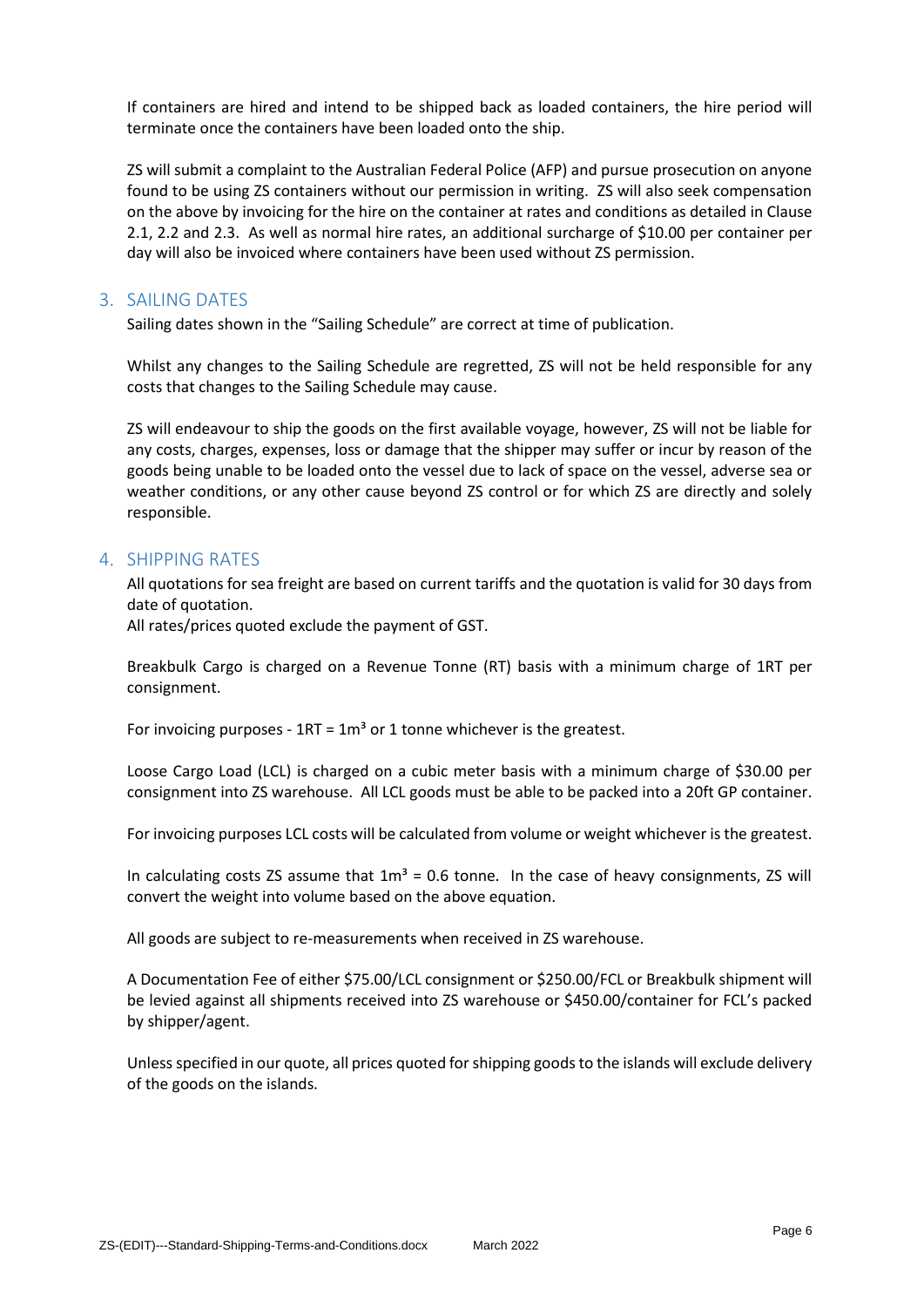#### 5. INSURANCE

Zentner Shipping Pty Ltd are not common carriers.

The consignee must take out their own necessary insurance to cover for loss/damage to their goods from the time goods are delivered in ZS possession to time the goods are delivered into consignee's or their representation possession.

ZS require that the consignee take out insurance cover for any reefer goods shipped to/from the islands.

ZS reserve the right to refuse to pack/ship reefer goods that have not been insured and ZS will not accept any costs from the consignee as a result of the above refusal.

Insurance for reefer goods should cover for any loss damaged as a result of mechanical breakdown of reefer failure of power supply to reefer or any other reason.

If goods are lost or damaged during shipment, the consignee is still responsible to pay ZS for the shipping costs of the above goods to/from the islands as well as any other associated costs.

For FCL containers, the consignee should take out necessary insurance to cover costs from ZS that could result from loss/damage to container and loss/damage to lashing equipment used to secure goods to container.

It is the responsibility of the consignee to ensure cargo for whatever reason is necessary during the shipment of goods to/from the islands.

ZS will not compensate the consignee for any costs they incur as a result of loss/damage to their goods whilst in the process of shipping to/from the islands.

# 6. LOSS OR DAMAGE

Any alleged loss or damage of or to goods must be reported in writing with photos to ZS within 10 days of discharge of containers. Any report received after this period will not be considered.

ZS will investigate all reports of alleged loss or damage (received within the 10-day period) and provide the consignee with a written response.

ZS will accept no responsibility and will not pay any costs whatsoever as a result of loss or damage to goods.

It is up to the consignee to ensure their goods are insured for loss or damage from the time the goods are delivered into ZS warehouse to time when the goods are received on the island.

All consignees should note Item 5 "Insurance" and Item 9 "General Disclaimer".

#### 7. PAYMENT

All shipping costs will be invoiced to the consignee unless otherwise advised and agreed in writing.

ZS will invoice the consignee a re-documentation fee of \$65.00, if ZS is requested by the consignee to invoice another party for the costs of shipping the goods to the island.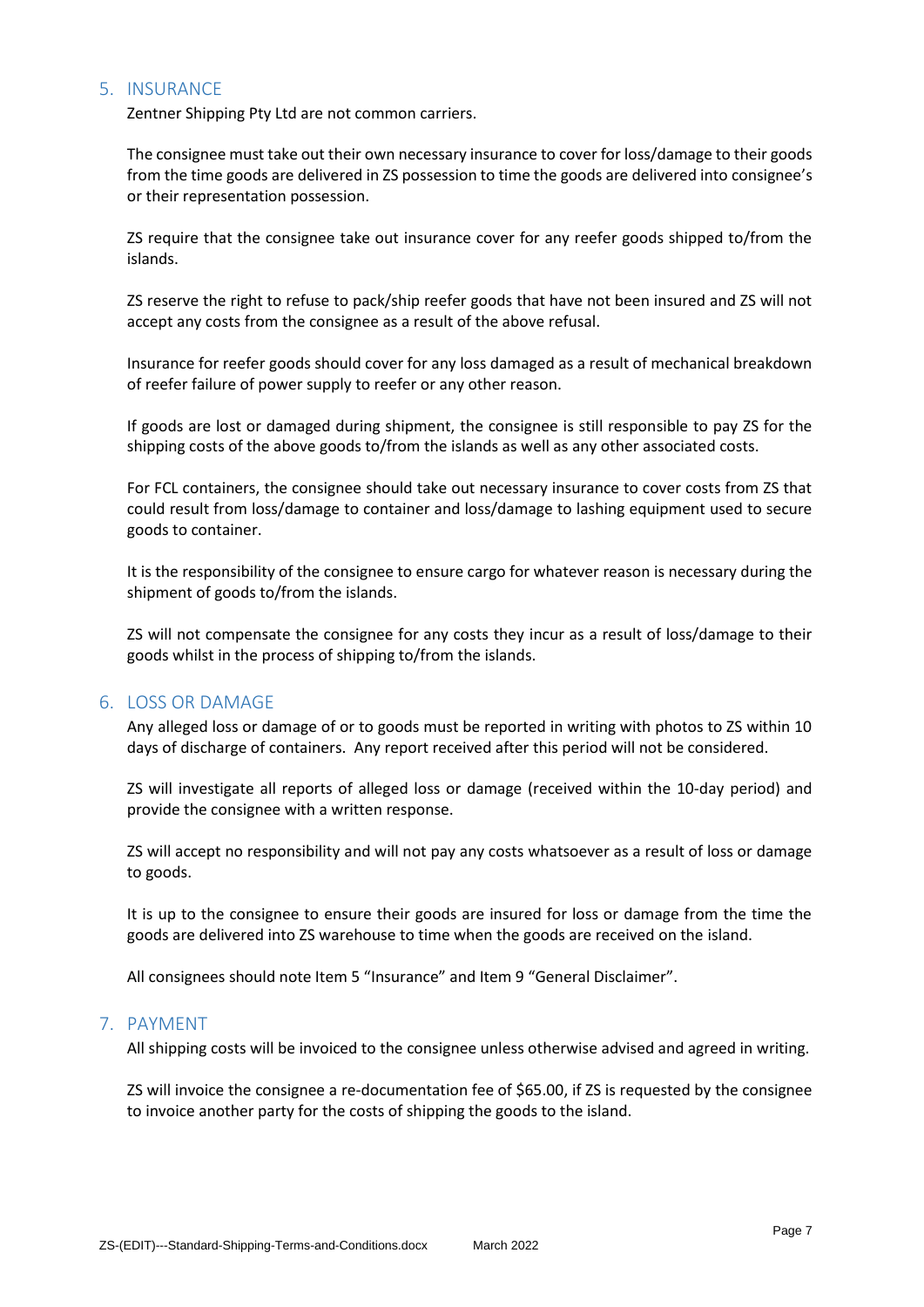Unless otherwise agreed in writing, ZS requires that all invoices for shipping goods to/from the islands, or any other service provided by ZS, must be received and cleared into ZS nominated bank account before the goods will be released.

Failure to make payment as per the payment terms on the invoice could result in additional charges, including, but not limited to Interest Claims (see clause 7.6 of these Terms and Conditions), Detention Costs (see Clause 2.1 of these Terms and Conditions) and Storage Costs (see Clause 7.2 of these Terms and Conditions).

# 7.1. Freight to Christmas and Cocos (Keeling) Islands

Unless otherwise agreed in writing, ZS requires that full payment for sea freight and all other costs must be made prior to ships arrival at destination port.

Once containers arrive at Christmas or Cocos (Keeling) Island:

ZS provide 3 days free storage of containers on the wharf/yard, after this period storage costs of \$125.00 per container per day will be incurred.

ZS provide 4 days free storage of LCL goods, after this period storage costs as per table in Clause 7.2.1 will apply.

All storage costs will have to be paid in full prior to releasing containers or LCL goods from the wharf/storage yard/unpacking facility.

# 7.2. Freight from Christmas and Cocos (Keeling) Islands

#### 7.2.1. Cargo Unpacked at Zentner Shipping Bond Store

Unless otherwise agreed in writing ZS requires that full payment for sea freight/and all other costs must be paid prior to release of goods from ZS Bond Store.

ZS allows for 4 business days of free storage for returned goods in ZS Bond Store.

- For cases where shippers elect to clear their returned goods or have another party clear their goods note that storage charges will commence on day 5 after goods have been unpacked from the container in ZS Bond Store.
- For cases where the consignee arranges for ZS to clear their returned goods, please note the following:
	- a) Where the consignee has provided all documentation prior to ships arrival into Fremantle necessary for Customs/Biosecurity release, storage charges will commence on day 5 after the goods are released by Customs/Biosecurity.
	- b) Where the consignee has not provided all documentation prior to the ship arrival into Fremantle, or returned goods have been directed by Biosecurity for additional cleaning, storage charges will commence on day 8 after the goods have been unpacked from the container into ZS Bond Store.

Storage charges will apply as per table below for all goods still in ZS Bond Store after day 4 "free storage" period expires.

| <b>Storage Charges</b>       | \$25.00 per day per cubic metre per day  |
|------------------------------|------------------------------------------|
| Minimum Charge               | \$150.00 per week, or part thereof       |
| Vehicle Storage Charge       | \$50.00 per day, or part thereof         |
| Trucks, other large vehicles | \$110.00 per day, or part thereof        |
| Containers                   | \$65.00 per day per TEU, or part thereof |
| Out of Gauge Loads           | \$110.00 per day, or part thereof        |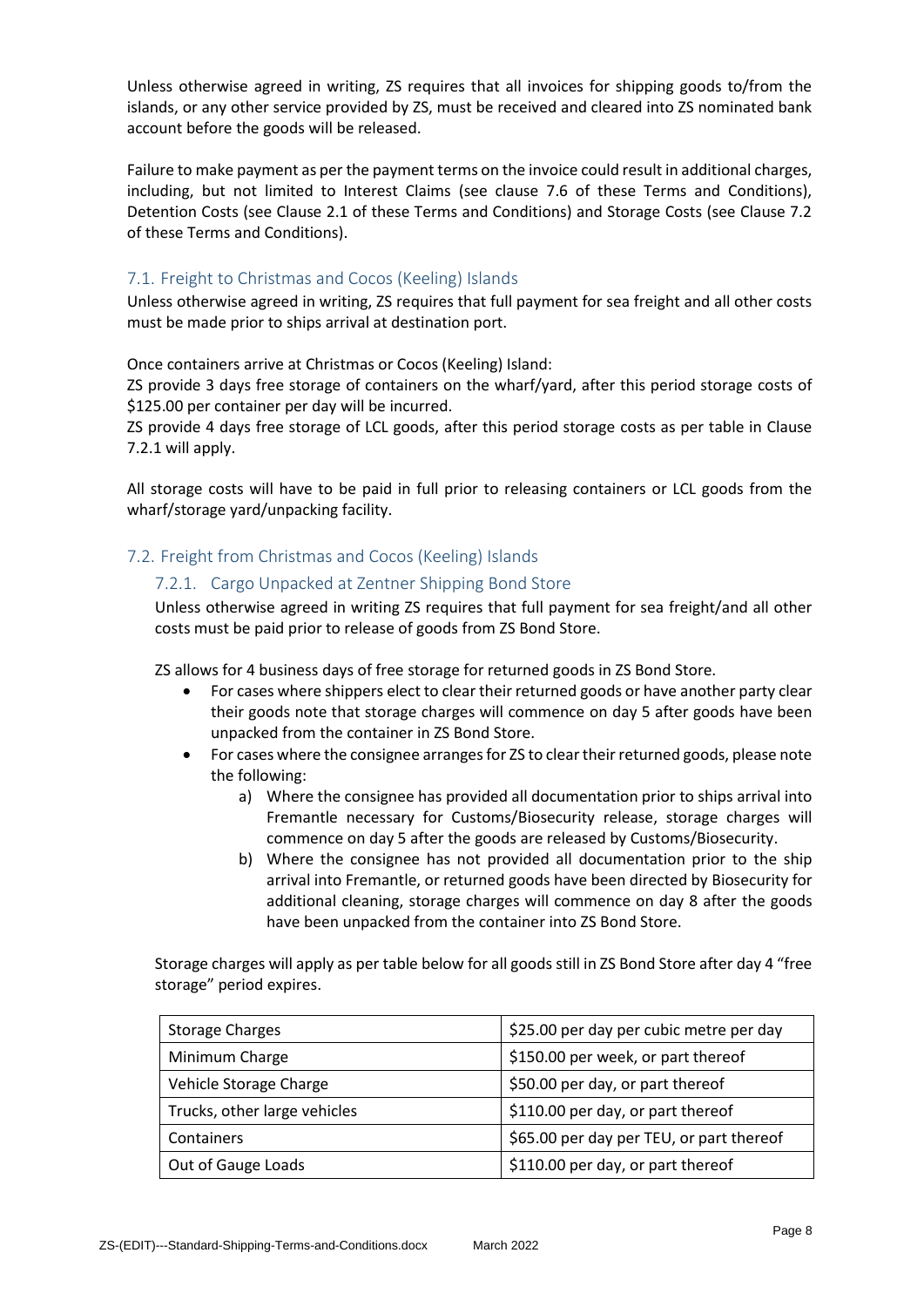Returned goods will continue to incur storage costs until all costs including storage charges have been paid in full.

Returned goods unpacked into ZS Bond Store and cleared by the consignee or their agent will be subject to Bond Store Fees as per Clause 1.4.

Where storage costs have not been paid after a 6-month period, ZS will sell goods in order to recover any monies owed.

#### 7.2.2. Full Cargo Load (FCL) Cargo Unpacked by Consignor or Agent

Unless otherwise agreed in writing, ZS requires that full payment for sea freight and all other costs must be made prior to release of container(s) from the wharf.

ZS will provide 3 days free storage of containers on the wharf, after this period, storage costs of \$125.00 per day will be incurred.

All storage costs will have to be paid in full prior to releasing containers from the wharf.

Containers collected from the wharf by the consignor or agent are to be returned at ZS nominated depot within 10 days of ships arrival at destination point. If the containers are not returned within this time detention charges as per the table in Clause 2.1 will be levied.

# 7.3. Shipping of Machinery

Unless otherwise agreed in writing ZS requires that full payment for sea freight and all other costs must be made prior to release of machinery.

The shipper must supply a GA drawing and scale model of each item of machinery to be shipped to either Christmas or Cocos (Keeling) Islands. Each item of machinery must have lifting/lashing points and Centre of Gravity (COG) clearly marked on the machinery. Machinery will be stowed either above or below ships deck at ship Master's discretion.

All machinery shipped to or from Christmas or Cocos (Keeling) Islands must be cleaned to BIOSECURITY Import Permit Conditions prior to delivery of the machinery to the wharf/ship.

If BIOSECURITY directs the machinery in for additional treatment, this will be done at a BIOSECURITY approved facility adjacent to the wharf by a BIOSECURITY approved cleaning contractor.

As per the Import Permit conditions partial or full dismantling may be required to facilitate the cleaning and inspection process. To enable BIOSECURITY to grant a release for any machinery, all areas must be accessible at the time of inspection.

If the machinery has to be partially/fully dismantled, it will be the shipper's responsibility to reassemble the machinery at the shipper's own cost. ZS will not accept any claim or be responsible for any costs whatsoever if the machinery and/or parts are lost or damaged during dismantling/cleaning operations.

All other costs associated with the delivery of machinery to BIOSECURITY approved facility, partial/full dismantling, cleaning, storage, inspection, transport, crane hire and/or any other work necessary to enable BIOSECURITY to grant a release will be to the shipper's account.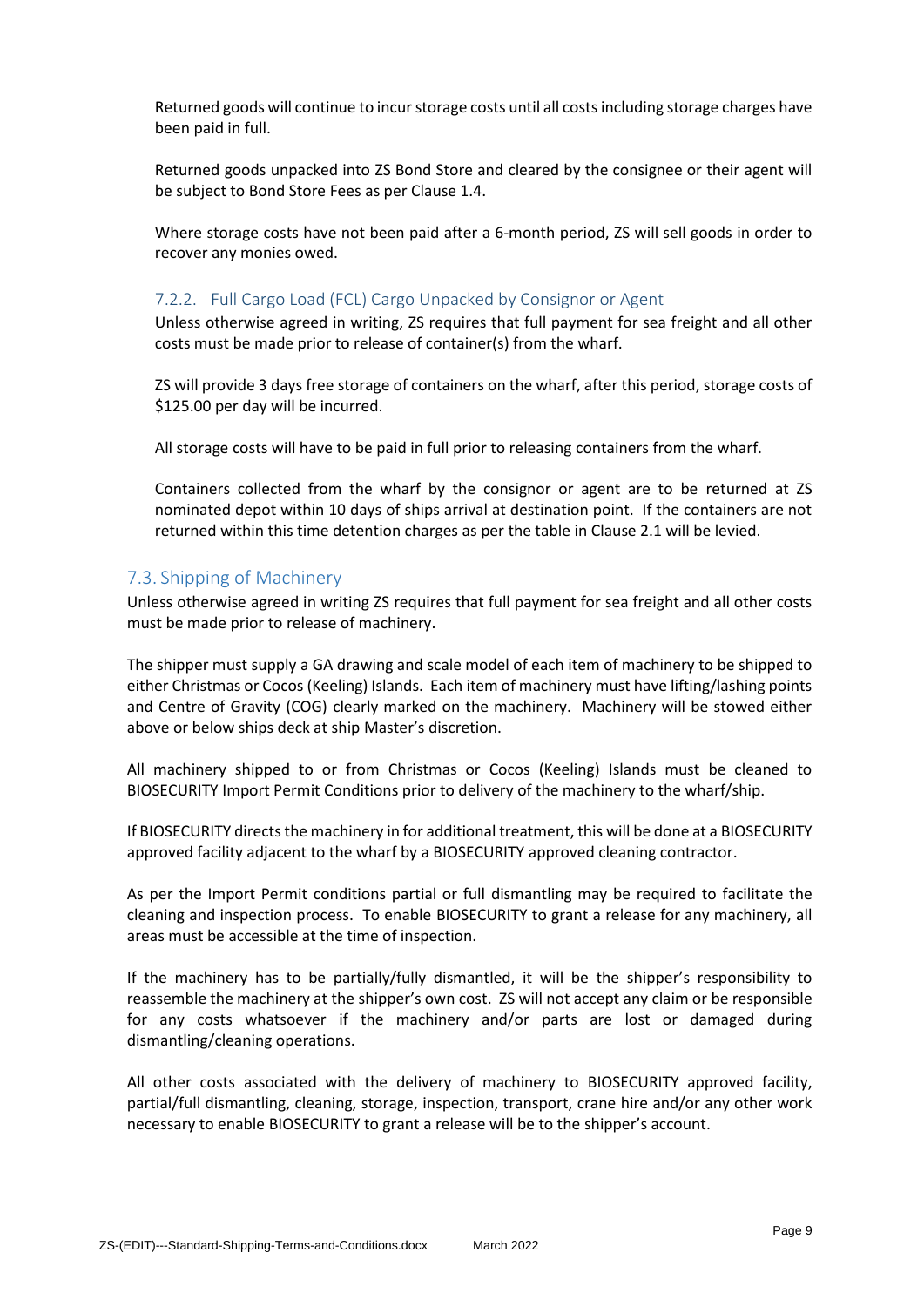ZS will raise an invoice to the shipper for all the above costs and payment must be made in full prior to the release of the machinery. If the invoice is not paid immediately, storage charges as per Clause 7.5 will apply.

If the owner/shipper/consignee believes that loss or damage has occurred to the machinery, then they will have to make a claim for compensation directly against the cleaning contractor.

ZS will assist but will not be liable for any costs as ZS only act as the owners/shipper/consignee's agent in order to expedite the release of the machinery through BIOSECURITY/Customs.

### 7.4. Late Payment

ZS reserves the right to immediately terminate all credit facilities and requires payment in advance for all future shipments made by consignee's who do not pay ZS invoices by the due date.

ZS will have no liability for loss or damage that may be suffered or costs that may be incurred as a result of goods missing a voyage as a result of consignee's not making payments on time.

THE SHIPPER GRANTS ZENTNER SHIPPING PTY LTD A LIEN OVER ANY GOODS IN ZENTNER SHIPPINGS POSSESSION TO SECURE PAYMENT OF ANY OUTSTANDING PAYMENTS WHETHER OR NOT SUCH PAYMENTS RELATE TO THE GOODS SO HELD, AND WILL PAY STORAGE CHARGES FOR ALL GOODS SO HELD PURSUANT TO CLAUSE 7.4.

#### 7.5. Storage

The consignee will be liable for payment of storage costs for all their goods stored in ZS warehouse or elsewhere and whether as a result of their goods not being shipped to the island or being held subject to ZS lien pursuant to Clauses 1.1, 7.2 and 7.3.

Storage costs are detailed in Clause 7.2.1.

ZS will not be liable in anyway whatsoever as a result of the consignee's goods being lost or damaged whilst stored in ZS warehouse or at ZS direction during which time the goods will be at the consignee's sole risk.

The consignee should therefore take out their own insurance to cover for the loss/damage of their goods whilst stored in ZS warehouse.

# 7.6. Action to Recover Monies Owed

The shipper will compensate ZS all court costs, all legal costs and any other costs incurred as a result of ZS having to take action to recover monies owed.

The shipper will pay interest at a rate of 13.5% on all monies owed from the time due to time actually paid.

# 7.7. Goods and Services Provided by Others

If ZS is required to supply goods or services which are not part of the quoted rates, the cost of these good or services will be recovered at a cost plus 15%.

# 8. BIOSECURITY REQUIREMENTS

Goods shipped to or from Christmas or Cocos (Keeling) Islands must be to BIOSECURITY requirements and standards prior to delivery to ZS. Any costs incurred as a result of complying with BIOSECURITY order/directions for the shipped goods will be to the consignee's account.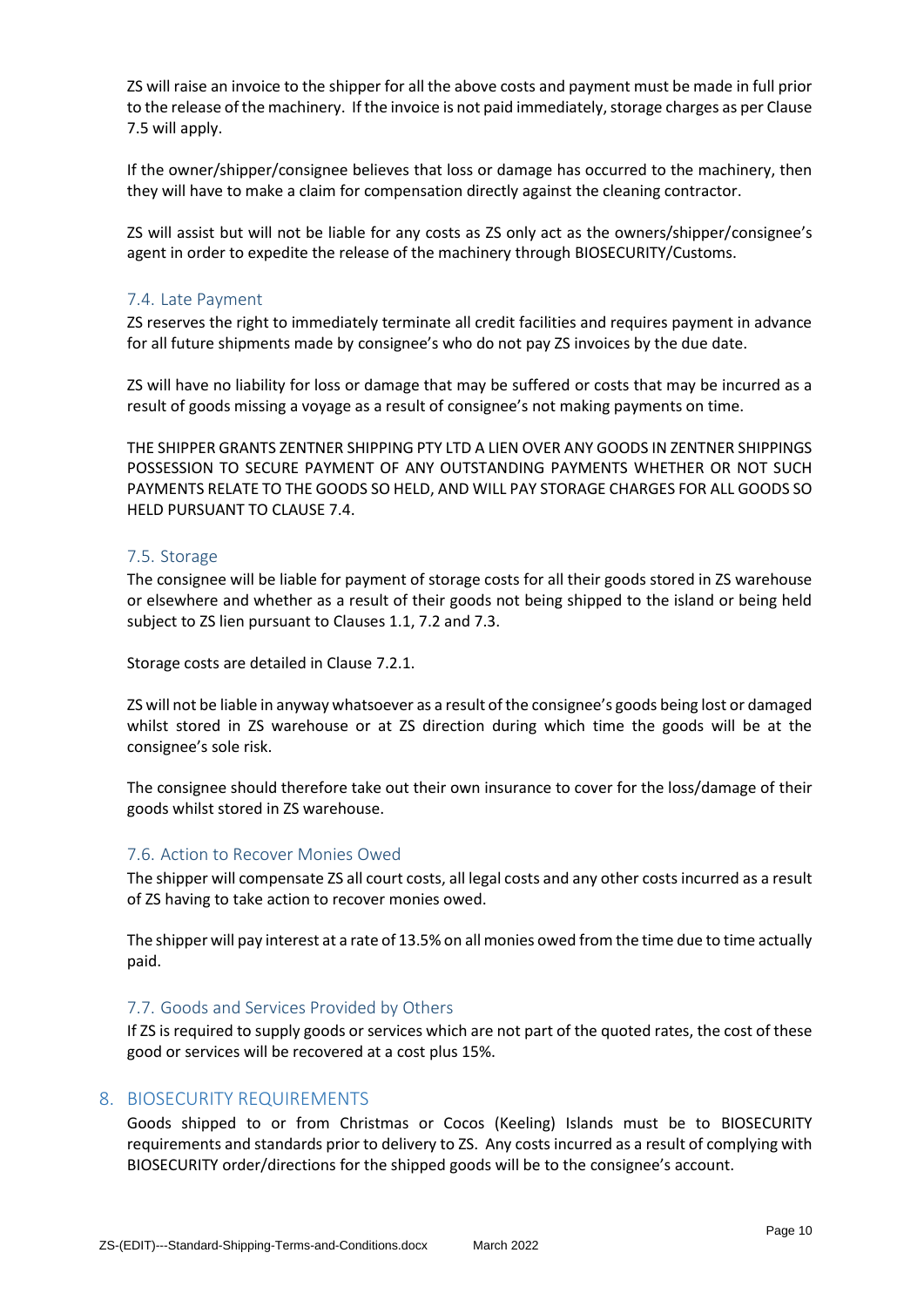# 9. CUSTOMS REQUIREMENTS

For goods shipped back from the islands no allowance has been made for payment of Duty/GST which may be applicable, and if so, will be paid by the shipper prior to the goods being released.

### 10.BILL OF LADING

All FCL containers and/or breakbulk shipped to and from Christmas or Cocos (Keeling) Islands are subject to the Terms and Conditions stated on the carrier's Bill of Lading (BOL). The BOL will be available for collection by each consignee upon ship's departure.

# 11.DANGEROUS GOODS

All Dangerous Goods to be shipped (as defined in IMDG code) must be reported to ZS prior into delivery to ZS warehouse. Goods must be clearly marked and packed to IMDG Standards with all necessary documentation.

A Hazardous Surcharge will be levied against each consignment of dangerous/hazardous goods shipped to/from the islands.

Surcharges will be based on volume of dangerous/hazardous good shipped.

- Where the volume of dangerous/hazardous goods is less than  $1m<sup>3</sup>$  per 1 tonne a surcharge of \$850.00 per consignment will apply.
- Where the volume of dangerous/hazardous goods is greater than  $1m<sup>3</sup>$  per 1 tonne a surcharge of \$2,750.00 per container will apply.

No dangerous goods will be received into ZS warehouse unless all necessary and required documentation is supplied with the consignment.

Penalties will apply for not declaring dangerous goods, please refer to ConlineBill 2016 Clause 10 (e) on page 18 of this document.

# 12.BREAKBULK CARGO

The rate charged for breakbulk cargo is wharf to wharf and does not include delivery on/off the islands.

Additional costs will be charged for marking/packing/strapping/delivery of the breakbulk cargo to/from Fremantle wharf, if applicable.

ZS reserve the right to request suitable drawings of the breakbulk cargo which clearly shows Centre of Gravity (COG) of breakbulk cargo as well as location of lift/lash points. All lift/lash points are to be designed and certified to take the weight of the breakbulk cargo. Lift/lash points must be clearly marked/visible on breakbulk cargo.

Breakbulk cargo is accepted subject to space availability on the ship and is carried at the absolute discretion of the shipping line and ships master.

# 13.DELIVERY ON ISLAND

# 13.1. Full Container Loads (FCL)

ZS quoted rates only allow for containers to be unloaded onto wharf at Christmas Island or onto dumb barge at Cocos (Keeling) Island.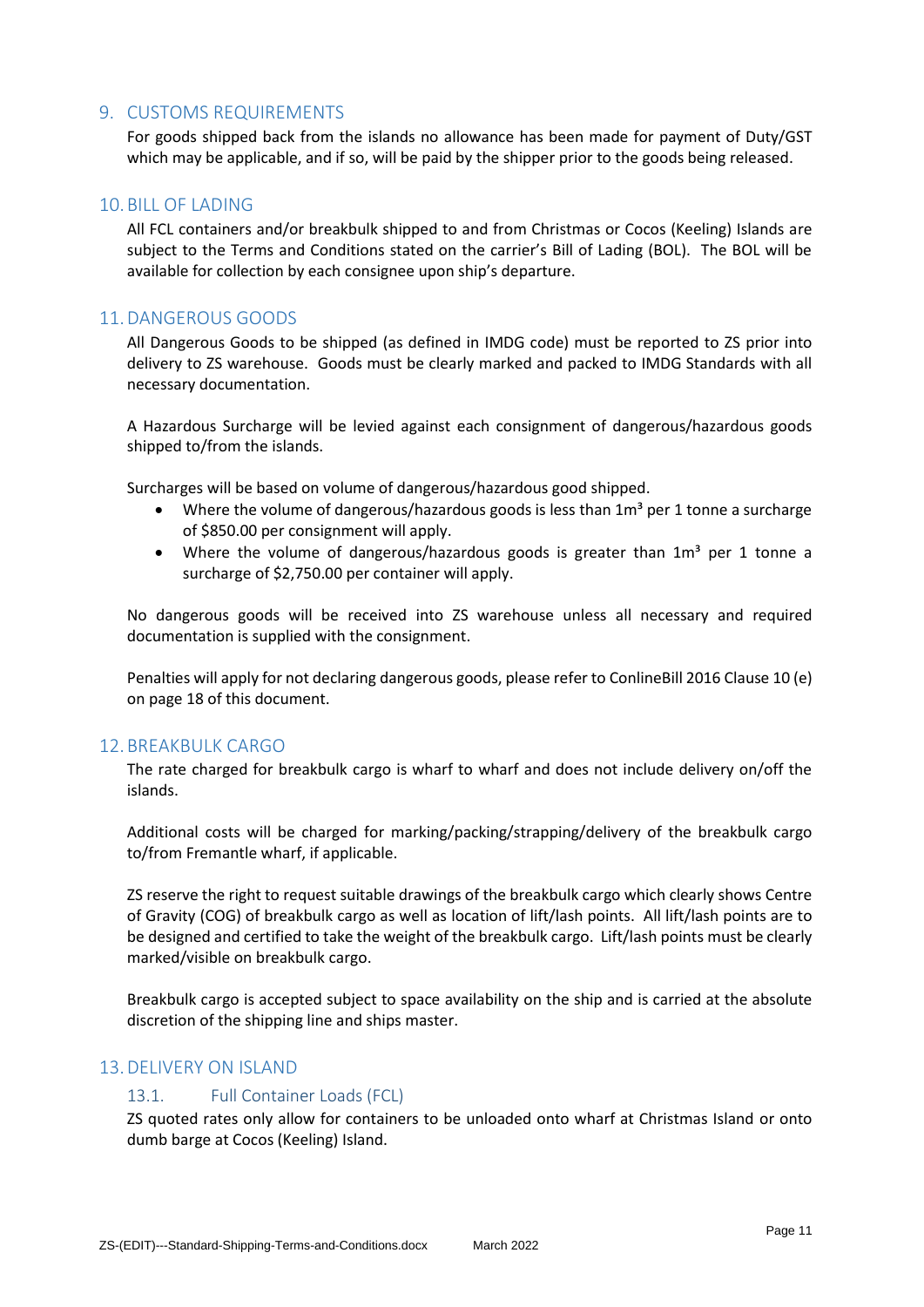If required, ZS can arrange for the containers to be delivered to location once on the island. Whilst every effort will be made to deliver the containers on a timely frame, delivery of the containers/cargo cannot be guaranteed in any specific time frame.

Depending on container bookings/weather/congestion or machinery break down it may take more than 4 – 5 weeks to deliver an FCL container on/off at West Island, Cocos (Keeling) Island.

As a result, shippers should make adequate allowances for these delays.

# 13.2. Loose Cargo Load (LCL)

ZS LCL rate only allows for delivery of the LCL on the islands. LCL will only be delivered to the consignee's principal address (for personal) or usual place of business (for company). Deliveries will only be made during normal business hours unless otherwise agreed with ZS agent. Out of hours deliveries will be to the consignee's account.

ZS agent will contact all consignee's and arrange a delivery time, LCL cargo will not be left unattended at a consignee's address, but will be taken back to ZS agent's depot. Costs to redeliver LCL cargo will now be to the consignee's account.

LCL will be delivered to the consignee's door, however the consignee can make separate arrangements with ZS agent to carry out further duties. ZS LCL rate does not include for the provision of fork lift/cranage/extra manpower at the consignee's address to unload LCL. For all LCL under 10kgs, ZS will supply labour to deliver to the consignee's door, for all LCL over 10kgs ZS will deliver to the consignee's address Free on Truck (FOT) and it will be the consignee's responsibility to unload the LCL from the delivery vehicle.

# 14.DELAYS IN UNLOADING/LOADING SHIP

If cargo operations/working the ship is delayed by weather conditions or port congestion at Cocos or Christmas Islands, then the shipping line reserves the right to either wait until conditions improve or sail onto their next port of call.

Any and all costs associated with delays to cargo operations/working the ship at either Cocos or Christmas Islands will be levied against all shippers with cargo on board the ship, for the island where the delays have been experienced.

At Christmas Island, any additional costs for pilotage will also be levied out to all shippers with cargo on board the ship for Christmas Island.

If delays are protracted, the operators of the shipping line have the right to sail onto their next port of call.

Any and all costs associated with redelivery of cargo, if the ship sails onto the next port of call, will be levied against all shippers with cargo on board the ship, for the island where the delays have been experienced.

Costs for the above will be pro-rata charged out to each shipper and based on value of actual shipping costs as invoiced out to each shipper.

# 15.BUNKER ADJUSTMENT FACTOR

Bunkers is the term used to refer to fuel used aboard the ship. The Bunker Adjustment Factor (BAF) is an adjustment applied to offset the effect of fluctuations in the cost of bunkers.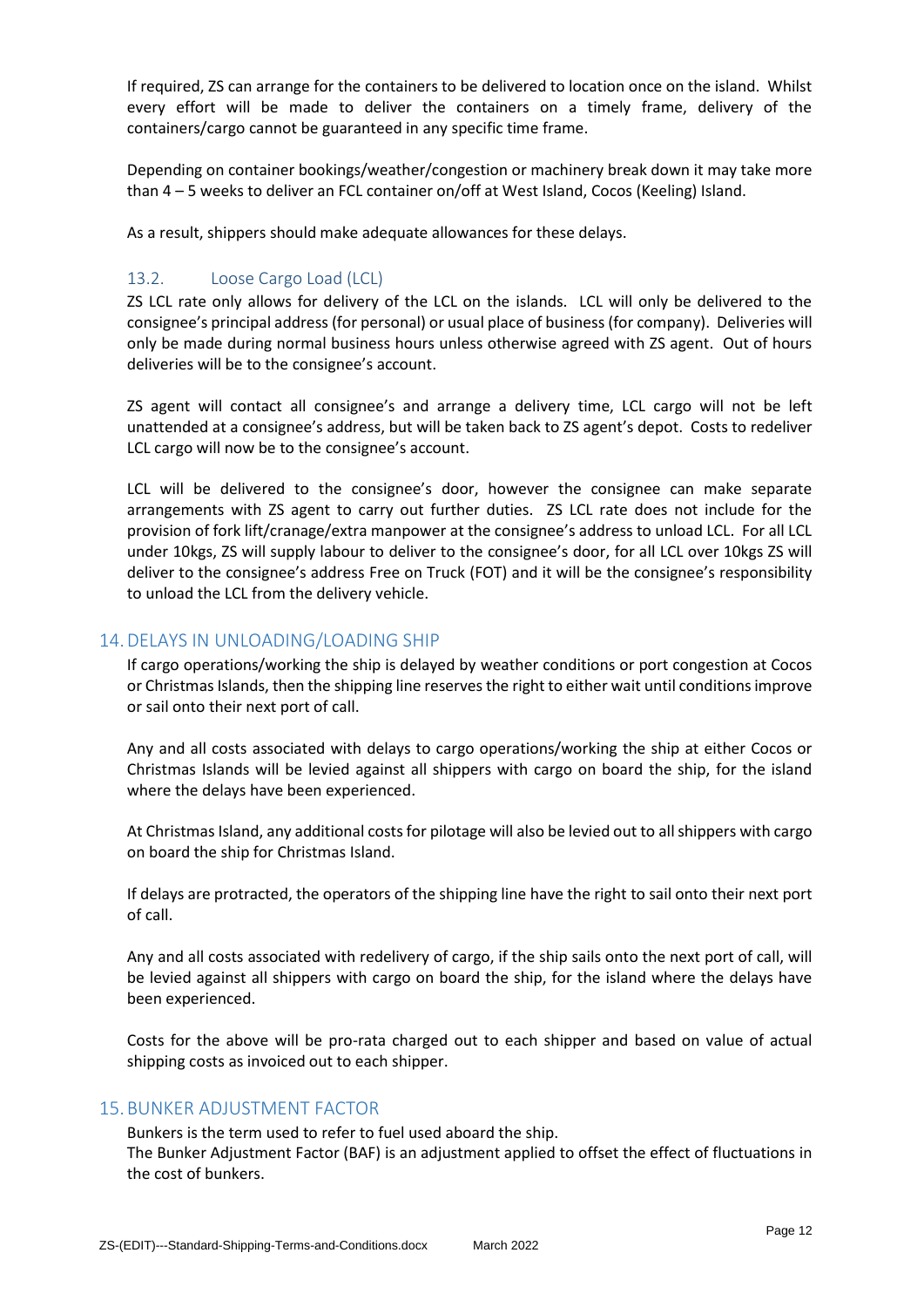# 16. EMERGENCY SURCAHRGES

Zentner Shipping reserves the right to apply additional surcharges that affect the operational costs of the liner service. These include, but are not limited to, Port and/or Berth congestion, weather delays and stevedoring charges.

Emergency surcharges will be applied to the general freight rate until these additional costs are recovered.

# 17. SWELL SURCHARGE

Between the months of December to April, weather delays can be experienced at Christmas and Cocos Islands. This period of time is known as the "Swell Season" as it correlates with the monsoon season in South East Asia and the wet or cyclone season in Western Australia. Discharge of cargo from the ship may be prevented or delayed due to unfavourable weather conditions brought about during this period.

If this occurs, Zentner Shipping reserves the right to introduce a "Swell Surcharge" to recover additional costs incurred due to the ship's detention, increased stevedoring costs, increased pilotage, costs associated with restowing of cargo onboard the ship, deviation to another port to replenish bunkers and supplies, or any other costs that can be attributed to the above weather delays.

The "Swell Surcharge" will be calculated by determining all relevant costs associated with delays in discharging cargo onto the islands divided by the total number of containers shipped to the island in the previous 12-month period.

The "Swell Surcharge" will only be applied to the island on which the weather delays prevented the discharge of cargo from the ship.

The "Swell Surcharge" will then be recouped in the following 12-month period, by adding the surcharge as a separate item to total shipping costs.

# 18.OVER DIMENSIONAL CONTAINERS

The rate quoted for shipping over dimensional (over length/width/height) containers to Christmas Island and Cocos (Keeling) Island does not allow for delivery of these containers on the islands.

Shippers should contact relevant transport companies on each island who may be able to assist with deliveries of these containers.

ZS rate only allows for unloading onto Christmas Island wharf or dumb barge on Cocos (Keeling) Island.

# 19. STEVEDORING OF SHIP

Stevedoring of the ship at Christmas Island is carried out using the wharf Favco crane.

If as a result of weather conditions/port congestion/draft restriction on the ship, ZS cannot utilize the Favco wharf crane to stevedore the ship and ZS can only discharge to barges at the "Buoys", then any increase in costs levies by the stevedores to carry out these operations will be passed on to all shippers whose containers have been discharged on to the barges.

At present the stevedores have estimated an increase in stevedoring costs of AU\$650.00 per container. This extra cost will be passed on to all shippers whose containers were discharged from the ship onto the barges.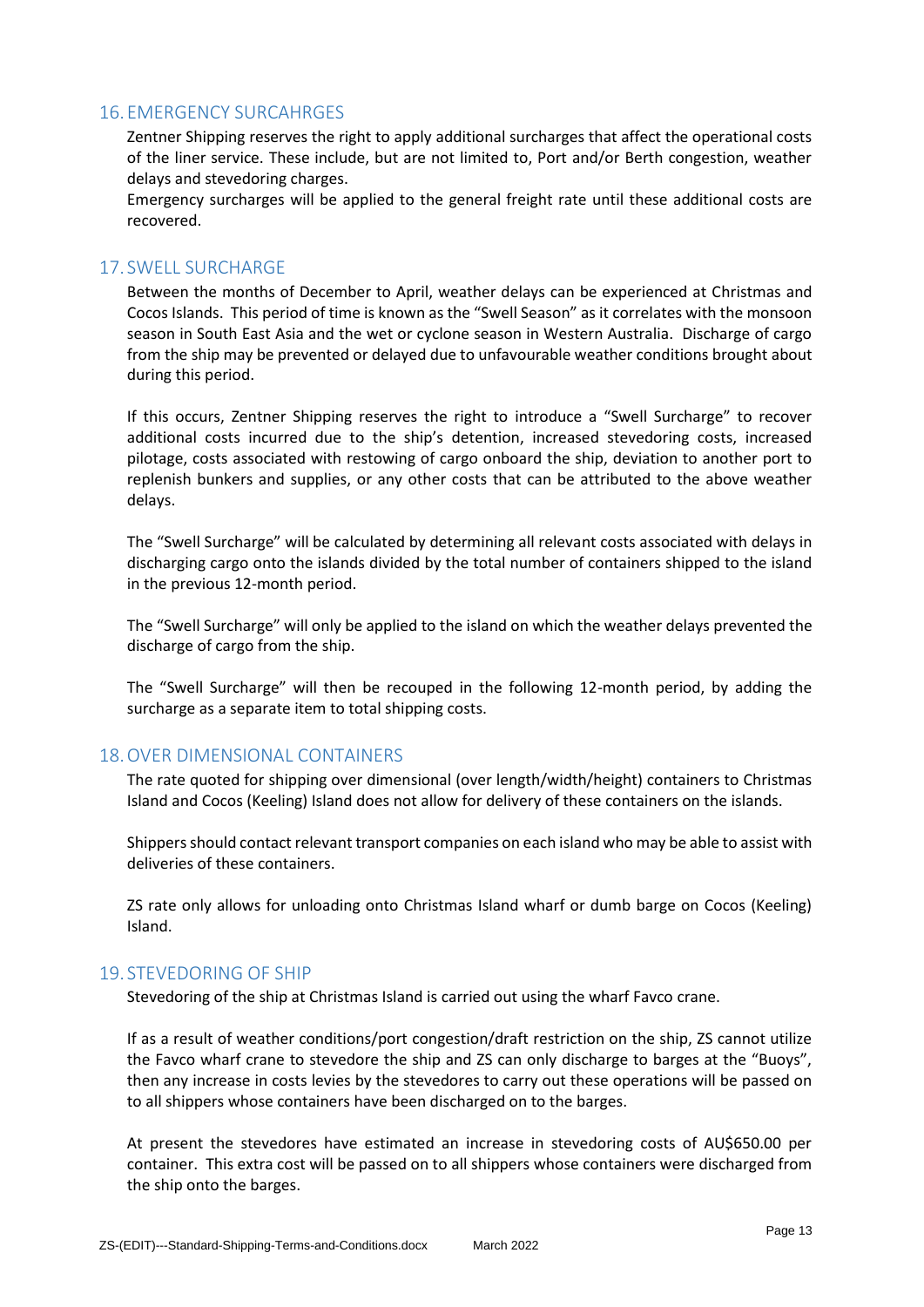# 20. LATE RECEIVAL FEE

Receival period for delivery of containers to the Fremantle wharf will commence 4 days prior to the ship's arrival and close off the day prior to the ship arrival into port.

No containers will be received after the close off date.

However, in certain circumstances, containers will be accepted after the close of date but these containers will be subject to a Late Receival Fee of \$750.00 per container. The Late Receival Fee must be paid prior to acceptance/delivery of the container onto Fremantle wharf.

For all containers packed and not shipped due to late receival, the shippers/packer will be charged container hire fees as per rates in Clause 2.1 of these Standard Shipping Terms and Conditions.

In the case of containers packed by ZS, goods must be delivered into ZS warehouse on or prior to close off date. Any goods received after the close off date (late receival goods) and depending on space available in containers, may not be packed/shipped. However, if the late received goods are packed and the late receival of these goods results in containers incurring a "Late Receival Fee", then this fee will be invoiced out to the consignee whose goods were received late.

# 21.DELAYS DUE TO STEVEDORING AND DELIVERY OF CARGO

Stevedoring of ZS ship at Christmas Island and Cocos (Keeling) Island is undertaken by private stevedoring companies. Whilst stevedoring costs are included in ZS rates to ship cargo to and from the islands, ZS have no control over priority of handling cargos/containers.

As a result, ZS cannot be held responsible, nor accept any costs as a result of delays in handling cargo/containers on/off the islands.

On Cocos (Keeling) Island, the delivery of containers to/from Home or West Island is undertaken by the Cocos Co-operative (CO-OP). Because of the matters outside of ZS control, ZS cannot be held responsible for the time taken to deliver the containers to/from the islands, nor will ZS accept in costs as a result of these delays. The shipper must be aware of the fact that in some cases it can take considerable time to deliver containers on/off Cocos (Keeling) Islands and they should make adequate allowances for these delays.

For containers/cargo coming off Cocos (Keeling) Island, it is the shipper's responsibility to liaise with the CO-OP to determine the best method and way of delivering their containers/cargo to the ship.

# 22.COVID-19 CLAUSE

Any time lost at load and discharge port due to government enforced quarantine to count as detention, including but not limited to waiting for cargo, labour, documentation and clearance to count as detention on pro rata basis.

# 23. SPECIAL TERMS AND CONDITIONS FOR BREAKBULK CARGO

Breakbulk cargo is shipped subject to the following additional conditions:

• Under/on deck/goods stowed/carried on deck shall be at all times and in every respect at the risk of the shipper/receivers and or consignee. The carrier/vessel shall in no circumstances whatsoever be under any liability for loss of or damage to cargo shipped on deck. Shippers/receivers and or consignees shall indemnify and hold owners/vessels/carriers harmless for any loss or liability whatsoever which may occur in respect of the carriage of cargo on deck.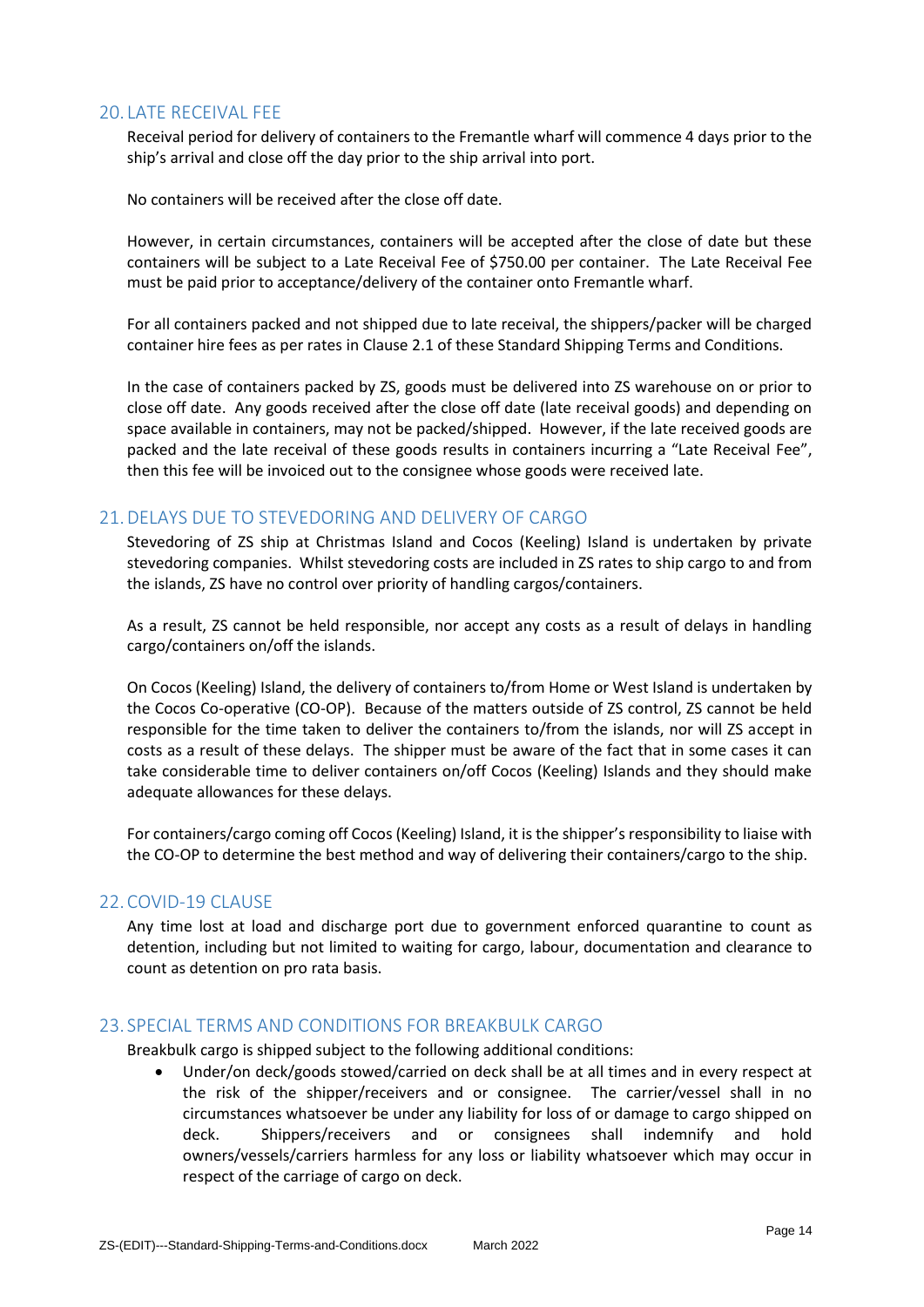- Loading carrier berth/discharging carrier's berth
- Freight based on liner hook/hook
- Hooking on/off charges for charters/shippers/receivers account where applicable
- Freight 100% payable 3 banking days after completion of loading directly into carriers nominated bank account but always before breaking bulk
- Freight deemed earned discount less and non-refundable upon loading ship and/or cargo lost or not lost
- Charterers to guarantee carriers claim of dead freight in case of non-performance
- Any/all taxes/dues/fees/wharfage on freight and/or cargo or calculated on same to be for chartered account
- Any/all taxes/dues/fees/wharfage on vessel or calculated on same to be for carrier's account
- Loading as fast as vessel can receive/discharging as fast as vessel can deliver, otherwise detention to apply
- Detention US\$35,500.00 per day or part thereof
- Any waiting time for berth to count as detention
- Any time lost whilst alongside due to adverse weather/swell or labour strikes to count as detention
- Any waiting time for cargo including but not limited to documentation/loading/discharging to count as detention at the rate of US\$35,500.00 per day or part thereof
- Detention if any, to be paid before breaking bulk
- Cargo to be suitably packed for ocean transport, fitted with suitable lifting lugs or other adequate means of lifting and centre of gravity to be clearly indicated
- Cargo to be 100% stackable/over stowable
- Any special lifting equipment/slings/spreader not already on board to be for shipper's account
- Cargo for direct loading/receiving to be positioned/received within vessel's cranes reach at load and discharge port, otherwise all cost related to the cargo operation to be for charterer's/shipper's/receiver's account
- Any waiting time for berth to count as detention
- In the event that the vessel is able to berth, but labor is not available, time from "all fast" to "commencement of cargo operation" to count as detention.
- Stevedore stand by charges if any, due to charterers fault to be reimbursed by charterers as invoiced by the carrier
- The sea-fastening of the cargo is complying with IMO or similar industry-wide standards. If charterers/shippers/receivers have appointed a Marine Warranty Surveyor (MWS) and should the requirements exceed IMO or similar industry wide standards then the seafastening shall be done in accordance with the MWS' requests (provided it is to Master's satisfaction) but any time lost and any risk and expense related thereto shall be for charterers/shippers/receivers account (including NDT testing).
- Arbitration in Singapore under SCMA/English law to apply
- Otherwise as per Conlinebill Booking Note 2016
- Subject to prevailing bunker prices
- Subject to final P/L and Tech drawings indicating COG
- Subject to Masters approval of stow plan

# 24.BROWN MARMORATED STINK BUG (BMSB)

The [insert Charterers or Merchant] warrants absolutely that the goods (including any and all packaging of such goods) are free of the Brown Marmorated Stink Bug (BMSB) and its eggs, and that the goods have been properly treated in accordance with the standards for BMSB treatments of the Australian Government Department of Agriculture and Water Resources, and the Merchant shall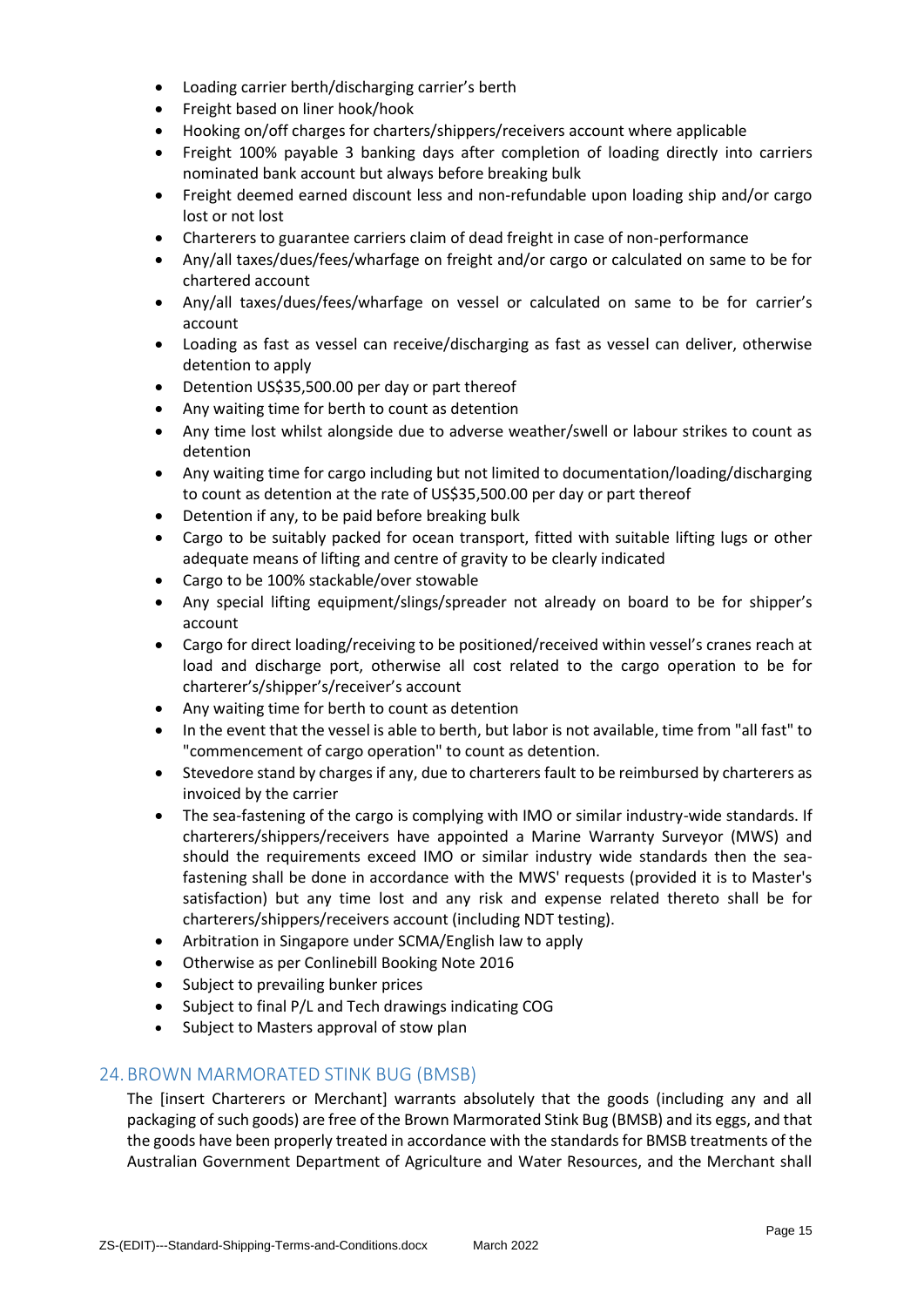prior to loading provide the Carrier with a valid BMSB treatment certificate from an approved and registered BMSB treatment provider.

If no valid BMSB treatment certificate is submitted to the Carrier prior to loading, the Carrier may refuse to load the goods in whole or in part but the freight shall nevertheless be deemed fully earned and the Carrier shall have no further obligation to carry the goods. Carrier's decision to load the goods in the absence of a valid BMSB treatment certificate shall not constitute a waiver of any rights the Carrier has under this clause.

Notwithstanding: (i) the provision of a BMSB treatment certificate or (ii) whether or not the goods can be classified as target (high) risk goods or (iii) whether the goods are shipped from target risk countries or not, should an infestation of BMSB be found or suspected, the Merchant shall be liable for any and all consequences whatsoever howsoever arising, including but not limited to damages for detention, costs and third party liabilities including costs of compliance with any government direction and freight costs of returning contaminated goods to origin. The goods may at any time before discharge be landed at any place, or destroyed or rendered innocuous by the Carrier without compensation and the Merchant shall be liable for all damages and expenses directly or indirectly arising out of or resulting from such shipment.

# 25.GENERAL DISLCAIMER

Christmas and Cocos (Keeling) Islands are isolated communities, both Islands are located approximately 2,500 kms from Fremantle, Western Australia. As a result, both islands have inherent unique logistical/stevedoring problems.

ZS will take every care to ensure goods shipped to/from the islands are not delayed, damaged or lost in transit. However, ZS will not be held responsible for any costs that can arise if goods are delayed, damaged or lost during shipment to/from the islands.

Shippers should be aware of the risk associated with shipping goods to/from the islands and must make adequate allowances that these delays, damages or loss of goods can/may cause.

As a result, ZS will not be responsible or accept any costs whatsoever from claims due; stevedoring or containers/goods on/off ship, transport of containers/goods on island or in the case of Cocos (Keeling) Island, between islands, weather conditions, port congestion, machinery breakdown, lack of island facilities/equipment, lack of workforce to handle/unpack containers which all may attribute to delays which may be experienced on the island.

All shippers should note Clause 5 "Insurance" and should make their own insurance arrangements should they consider it necessary to do so.

# 26.BILL OF LADING TERMS AND CONDITIONS

The following are the Terms and Conditions of the carrier's Bill of Lading – BIMCO Conlinebill 2016 Liner Bill of Lading which apply to all freight carried.

These Terms form part of the Zentner Shipping Pty Ltd Standard Shipping Terms and Conditions.

# **CONLINEBILL 2016 NEGOTIABLE LINER BILL OF LADING**

1. Definition.

"Merchant" includes the shipper, the receiver, the consignor, the consignee, the holder of the Bill of Lading, the owner of the cargo and any person entitled to possession of the cargo.

2. Notification.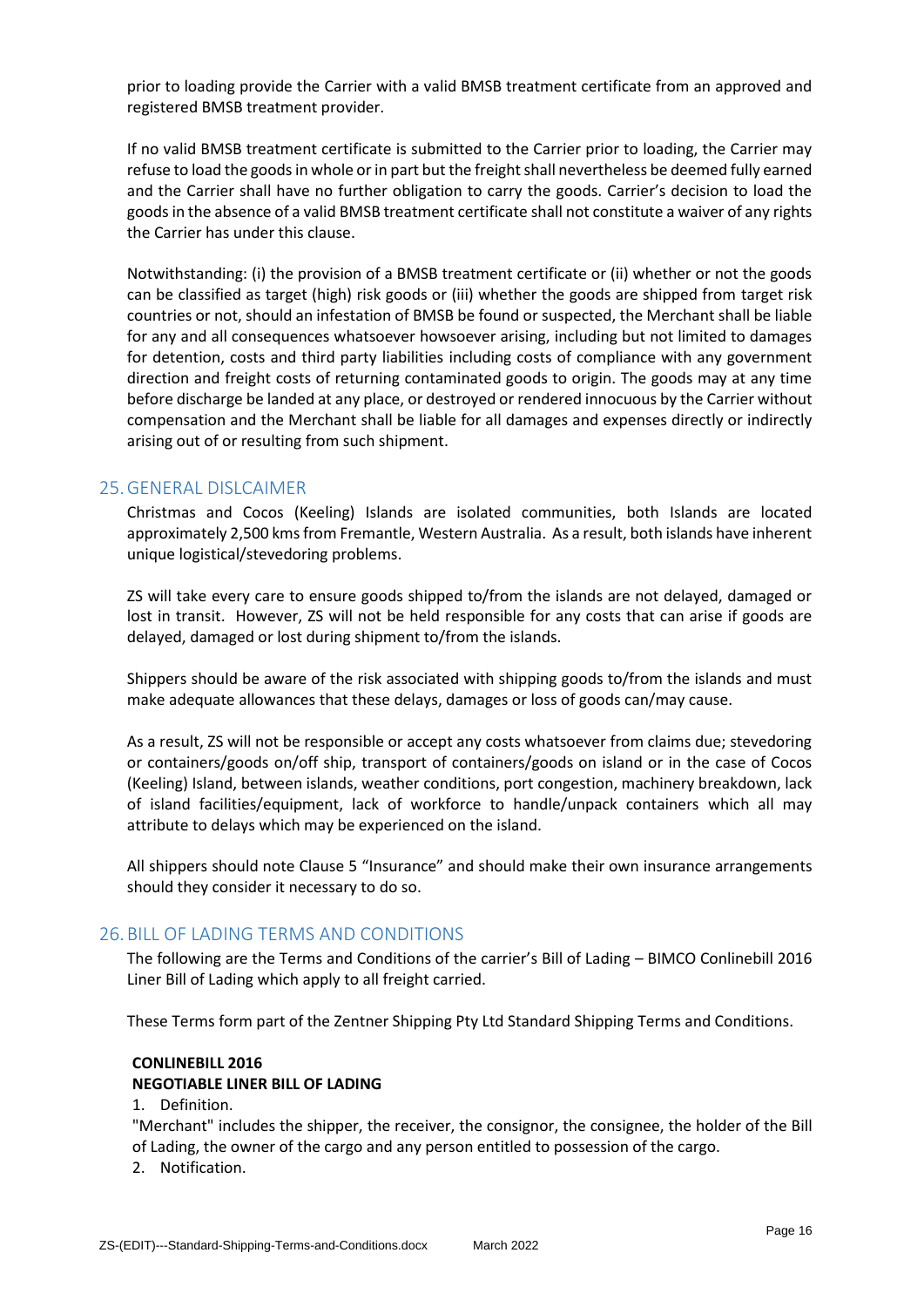Any mention in this Bill of Lading of parties to be notified of the arrival of the cargo is solely for the information of the Carrier and failure to give such notification shall not involve the Carrier in any liability nor relieve the Merchant of any obligation hereunder.

3. Liability for Carriage between Port of Loading and Port of Discharge.

- (a) The International Convention for the Unification of Certain Rules of Law relating to Bills of Lading signed at Brussels on 25 August 1924 ("the Hague Rules") as amended by the Protocol signed at Brussels on 23 February 1968 ("the Hague-Visby Rules") and as enacted in the country of shipment shall apply to this Contract. When the Hague-Visby Rules are not enacted in the country of shipment, the corresponding legislation of the country of destination shall apply, irrespective of whether such legislation may only regulate outbound shipments. When there is no enactment of the Hague-Visby Rules in either the country of shipment or in the country of destination, the Hague-Visby Rules shall apply to this Contract save where the Hague Rules as enacted in the country of shipment or, if no such enactment is in place, The Hague Rules as enacted in the country of destination apply compulsorily to this Contract. The Protocol signed at Brussels on 21 December 1979 ("the SDR Protocol 1979") shall apply where the Hague-Visby Rules apply, whether mandatorily or by this Contract. The Carrier shall in no case be responsible for loss of or damage to cargo arising prior to loading, after discharging, or with respect to deck cargo and live animals.
- (b) If the Carrier is held liable in respect of delay, consequential loss or damage other than loss of or damage to the cargo, the liability of the Carrier shall be limited to the freight for the carriage covered by this Bill of Lading, or to the limitation amount as determined in sub-clause 3(a), whichever is the lesser.
- (c) The aggregate liability of the Carrier and/or any of its servants, agents or independent contractors under this Contract shall, in no circumstances, exceed the limits of liability for the total loss of the cargo under sub-clause 3(a) or, if applicable, the Additional Clause.
- 4. Law and Jurisdiction.

Disputes arising out of or in connection with this Bill of Lading shall be exclusively determined by the courts and in accordance with the law of the place where the Carrier has its principal place of business, as stated on Page 1, except as provided elsewhere herein.

5. The Scope of Carriage.

The intended carriage shall not be limited to the direct route but shall be deemed to include any proceeding or returning to or stopping or slowing down at or off any ports or places for any reasonable purpose connected with the carriage including bunkering, loading, discharging, or other cargo operations and maintenance of Vessel and crew.

6. Substitution of Vessel.

The Carrier shall be at liberty to carry the cargo or part thereof to the Port of discharge by the said or other vessel or vessels either belonging to the Carrier or others, or by other means of transport, proceeding either directly or indirectly to such port.

7. Transhipment.

The Carrier shall be at liberty to tranship, lighter, land and store the cargo either on shore or afloat and reship and forward the same to the Port of discharge.

8. Liability for Pre- and On-Carriage.

When the Carrier arranges pre-carriage of the cargo from a place other than the Vessel's Port of loading or on-carriage of the cargo to a place other than the Vessel's Port of discharge, the Carrier shall contract as the Merchant's Agent only and the Carrier shall not be liable for any loss or damage arising during any part of the carriage other than between the Port of loading and the Port of discharge even though the freight for the whole carriage has been collected by him.

9. Loading and Discharging.

(a) Loading and discharging of the cargo shall be arranged by the Carrier or its Agent.

(b) The Merchant shall, at its risk and expense, handle and/or store the cargo before loading and after discharging.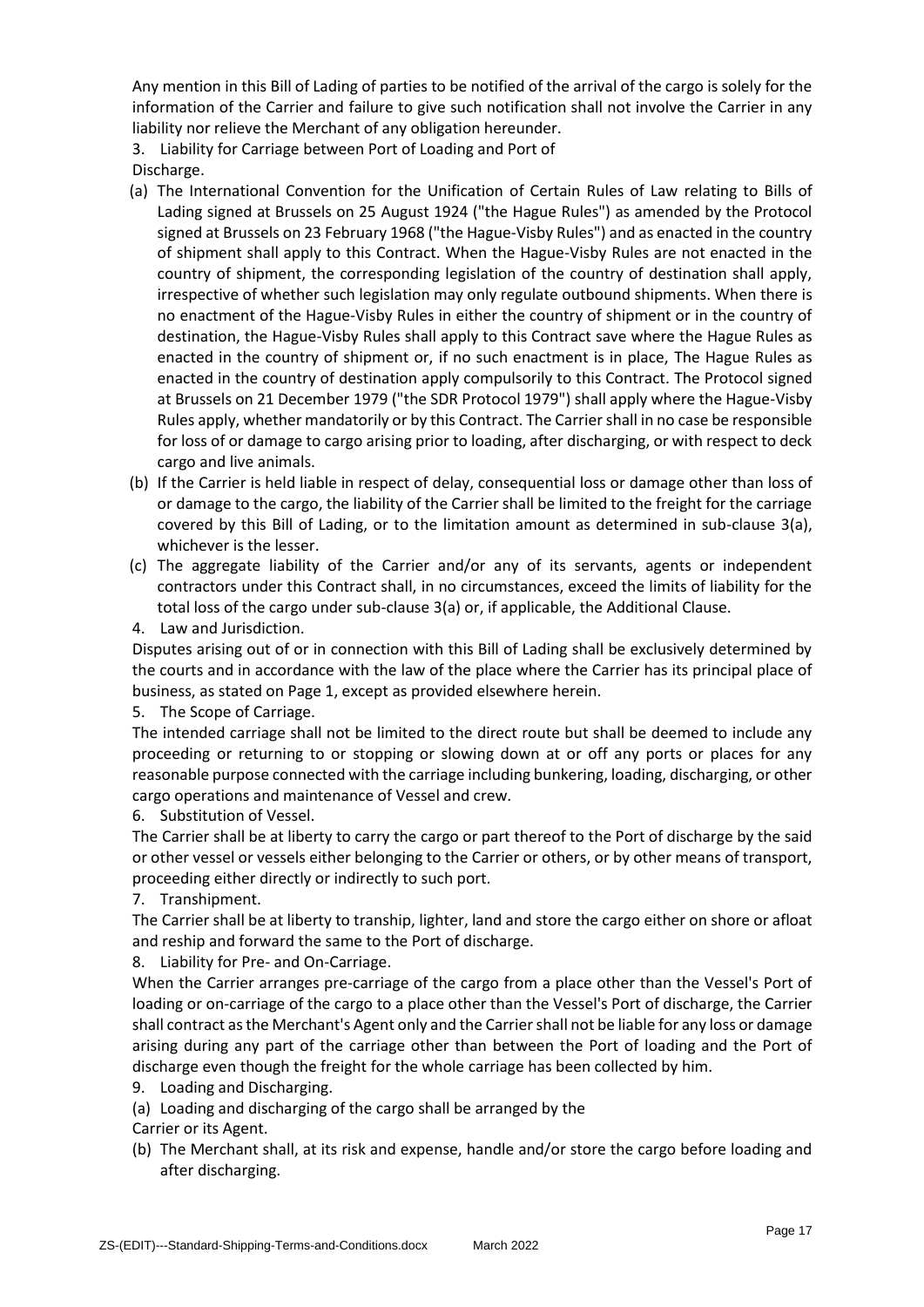- (c) Loading and discharging may commence without prior notice.
- (d) The Merchant or its Agent shall tender the cargo when the Vessel is ready to load and as fast as the Vessel can receive including, if required by the Carrier, outside ordinary working hours notwithstanding any custom of the port. If the Merchant or its Agent fails to tender the cargo when the Vessel is ready to load or fails to load as fast as the Vessel can receive the cargo, the Carrier shall be relieved of any obligation to load such cargo, the Vessel shall be entitled to leave the port without further notice and the Merchant shall be liable to the Carrier for dead freight and/or any overtime charges, losses, costs and expenses incurred by the Carrier.
- (e) The Merchant or his Agent shall take delivery of the cargo as fast as the Vessel can discharge including, if required by the Carrier, outside ordinary working hours notwithstanding any custom of the port. If the Merchant or its Agent fails to take Fails to take delivery of the cargo the Carriers discharging of the cargo shall be deemed fulfilment of the contract of carriage. Should the cargo not be applied for within a reasonable time, the Carrier may sell the same privately or by auction. If the Merchant or its Agent fails to take delivery of the cargo as fast as the Vessel can discharge, the Merchant shall be liable to the Carrier for any overtime charges, losses, costs and expenses incurred by the Carrier.
- (f) The Merchant shall accept its reasonable proportion of unidentified loose cargo.
- 10. Freight, Charges, Costs, Expenses, Duties, Taxes and Fines.
- (a) Freight, whether paid or not, shall be considered as fully earned upon loading and nonreturnable in any event. Unless otherwise specified, freight and/or charges under this Contract are payable by the Merchant to the Carrier on demand. Interest at Libor (or its successor) plus 2 per cent. Shall run from fourteen days after the date when freight and charges are payable.
- (b) The Merchant shall be liable for all costs and expenses of fumigation, gathering and sorting loose cargo and weighing on board, repairing damage to and replacing packing due to excepted causes, and any extra handling of the cargo for any of the aforementioned reasons.
- (c) The Merchant shall be liable for any dues, duties, taxes and charges which under any denomination may be levied, *inter alia*, on the basis of freight, weight of cargo or tonnage of the Vessel.
- (d) The Merchant shall be liable for all fines, penalties, costs, expenses and losses which the Carrier, Vessel or cargo may incur through non-observance of Customs House and/or import or export regulations.
- (e) The Carrier is entitled in case of incorrect declaration of contents, weights, measurements or value of the cargo to claim double the amount of freight which would have been due if such declaration had been correctly given. For the purpose of ascertaining the actual facts, the Carrier shall have the right to obtain from the Merchant the original invoice and to have the cargo inspected and its contents, weight, measurement or value verified.

#### 11. Lien.

The Carrier shall have a lien on all cargo for any amount due under this contract and the costs of recovering the same and shall be entitled to sell the cargo privately or by auction to satisfy any such claims.

#### 12. General Average and Salvage.

General Average shall be adjusted, stated and settled in London according to the York-Antwerp Rules 1994, or any modification thereof, in respect of all cargo, whether carried on or under deck. In the event of accident, danger, damage or disaster before or after commencement of the voyage resulting from any cause whatsoever, whether due to negligence or not, for which or for the consequence of which the Carrier is not responsible by statute, contract or otherwise, the Merchant shall contribute with the Carrier in General Average to the payment of any sacrifice, losses or expenses of a General Average nature that may be made or incurred, and shall pay salvage and special charges incurred in respect of the cargo. If a salving vessel is owned or operated by the Carrier, salvage shall be paid for as fully as if the salving vessel or vessels belonged to strangers. 13. Both-to-Blame Collision Clause.

If the Vessel comes into collision with another vessel as a result of the negligence of the other vessel and any act, negligence or default of the Master, Mariner, Pilot or the servants of the Carrier in the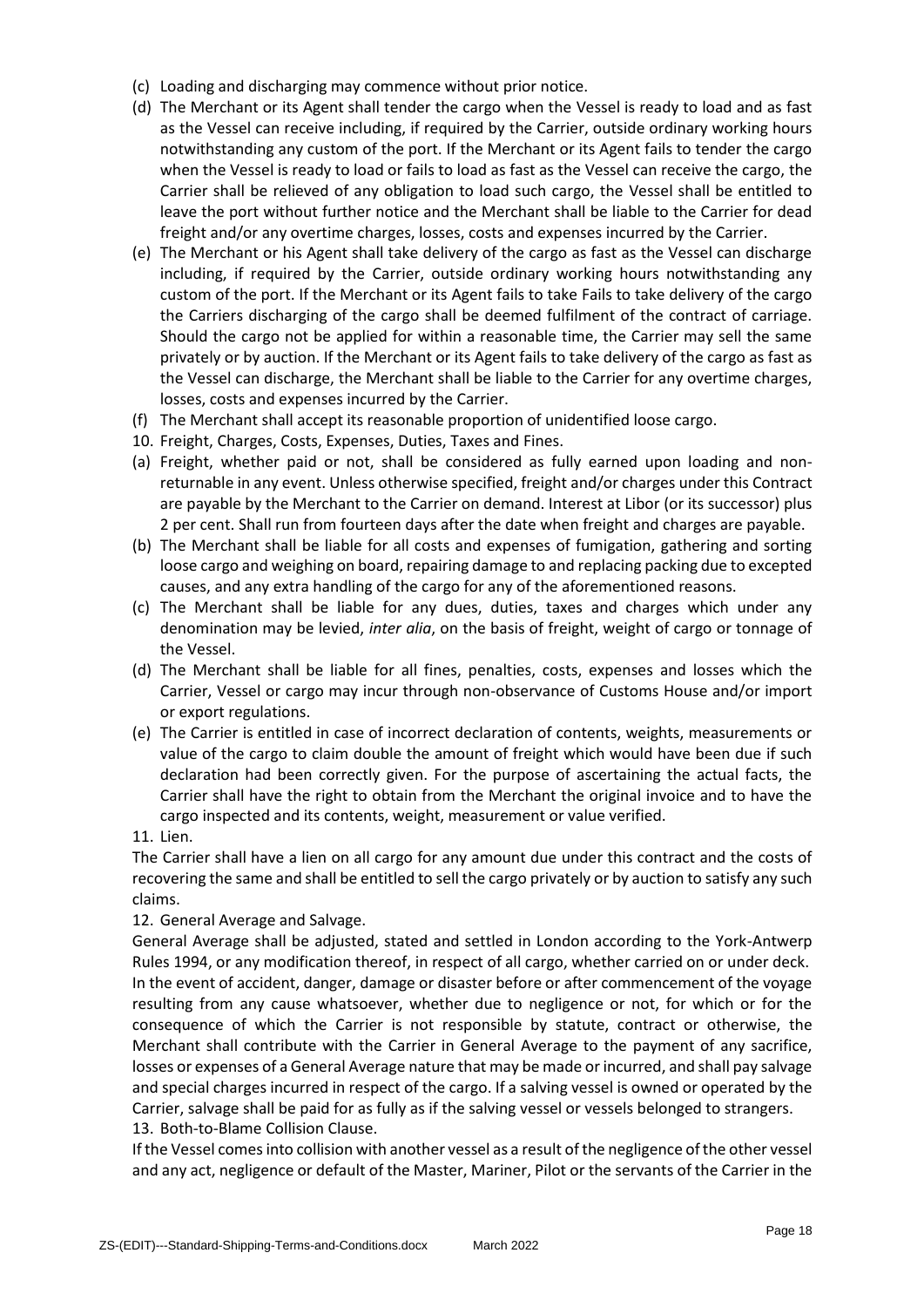navigation or in the management of the Vessel, the Merchant will indemnify the Carrier against all loss or liability to the other or non-carrying vessel or her Owner in so far as such loss or liability represents loss of or damage to or any claim whatsoever of the owner of the cargo paid or payable by the other or non-carrying vessel or her Owner to the owner of the cargo and set-off, recouped or recovered by the other or non-carrying vessel or her Owner as part of its claim against the carrying vessel or Carrier. The foregoing provisions shall also apply where the Owner, operator or those in charge of any vessel or vessels or objects other than, or in addition to, the colliding vessels or objects are at fault in respect of a collision or contact.

14. Government directions, War, Epidemics, Ice, Strikes, etc.

- (a) The Master and the Carrier shall have liberty to comply with any order or directions or recommendations in connection with the carriage under this contract given by any Government or Authority, or anybody acting or purporting to act on behalf of such Government or Authority, or having under the terms of the insurance on the Vessel the right to give such orders or directions or recommendations.
- (b) Should it appear that the performance of the carriage would expose the Vessel or any cargo onboard to risk of seizure, damage or delay, in consequence of war, warlike operations, blockade, riots, civil commotions or piracy, or any person onboard to risk of loss of life or freedom, or that any such risk has increased, the Master may discharge the cargo at the Port of loading or any other safe and convenient port.
- (c) Should it appear that epidemics; quarantine; ice; labour troubles, labour obstructions, strikes, lockouts (whether onboard or on shore); difficulties in loading or discharging would prevent the Vessel from leaving the Port of loading or reaching or entering the Port of discharge or there discharging in the usual manner and departing therefrom, all of which safely and without unreasonable delay, the Master may discharge the cargo at the Port of loading or any other safe and convenient port.
- (d) The discharge, under the provisions of this Clause, of any cargo shall be deemed due fulfilment of the contract of carriage.
- (e) If in connection with the exercise of any liberty under this Clause any extra expenses are incurred, they shall be paid by the Merchant in addition to the freight, together with return freight, if any, and a reasonable compensation for any extra services rendered to the cargo.
- 15. International Group of P&I Clubs/BIMCO Himalaya Clause for bills of lading and other contracts 2014
- (a) For the purposes of this contract, the term "Servant" shall include the owners, managers, and operators of vessels (other than the Carrier); underlying carriers; stevedores and terminal operators; and any direct or indirect servant, agent, or subcontractor (including their own subcontractors), or any other party employed by or on behalf of the Carrier, or whose services or equipment have been used to perform this contract whether in direct contractual privity with the Carrier or not.
- (b) It is hereby expressly agreed that no Servant shall in any circumstances whatsoever be under any liability whatsoever to the Merchant or other party to this contract (hereinafter termed "Merchant) for any loss, damage or delay of whatsoever kind arising or resulting directly or indirectly from any act, neglect or Default on the Servant's part while acting in the course of or connection with the performance of this contract.
- (c) Without prejudice to the generality of the foregoing provisions in this clause, every exemption, limitation, condition and liberty contained herein (other than Art III Rule 8 of the Hague/Hague-Visby Rules if incorporated herein) and every right, exemption from liability, defence and immunity of whatsoever nature applicable to the carrier or to which the carrier is entitled hereunder including the right to enforce any jurisdiction or arbitration provision contained herein shall also be available and shall extend to every such Servant of the carrier, who shall be entitled to enforce the same against the Merchant.
- (d) (i) The Merchant undertakes that no claim or allegation whether arising in contract, bailment, tort or otherwise shall be made against any Servant of the carrier which imposes or attempts to impose upon any of them or any vessel owned or chartered by any of them any liability